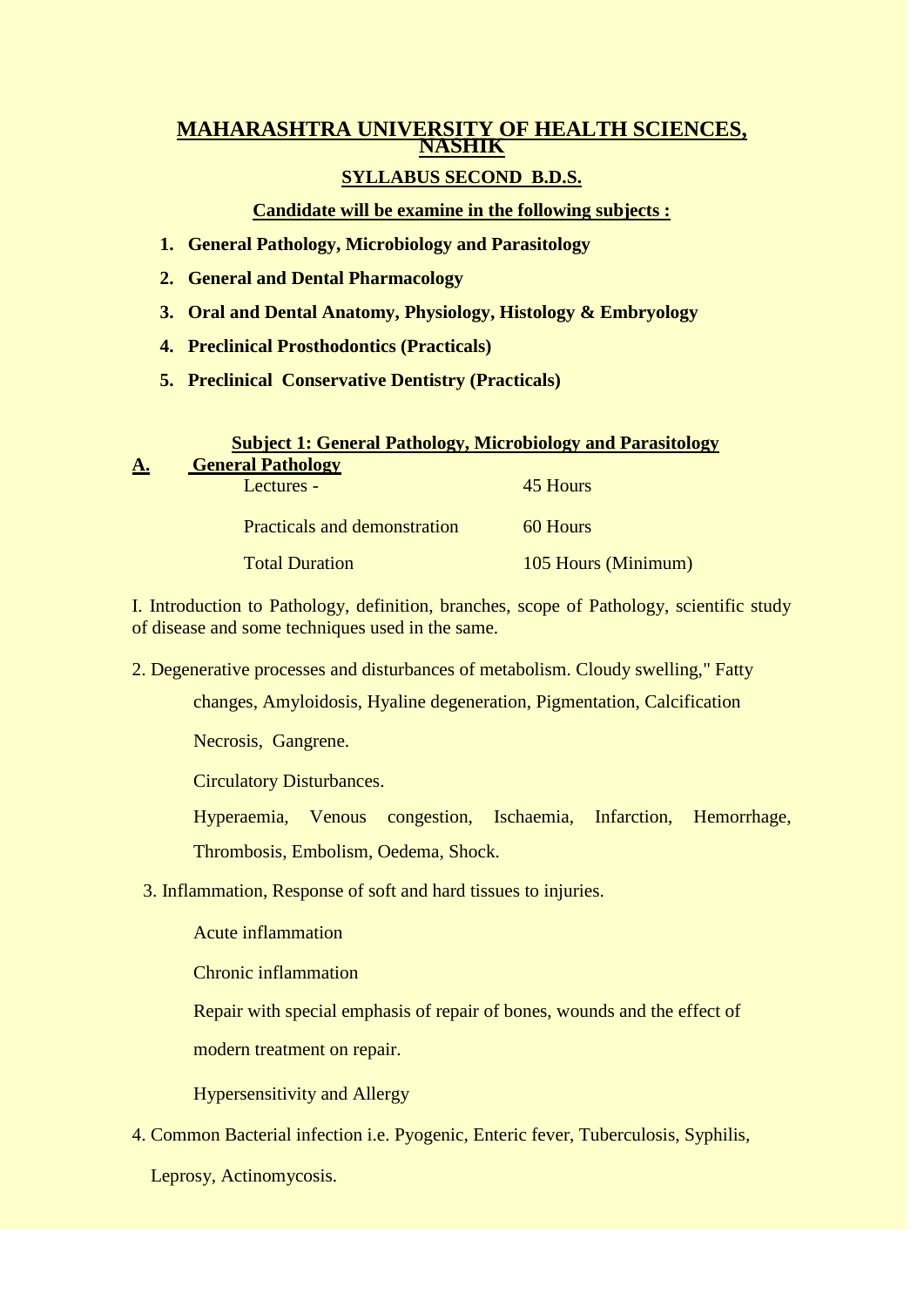## 5. AIDS

- 6. Common diseases of bone like osteomylitis Effects of Chemical, Physical agents including ionising radiation especially on bones and teeth.
- 7. Disturbances of nutrition with special reference to Indian conditional Metabolic

disorders e.g. Rickets, Scurvy, Diabetes Mellitus etc.

8. Growth and its disorder.

Metaplasia, Atrophy, Hypertrophy

Elementary knowledge of malformation and maldevelopment

**Tumour** 

Classification

Characters of malignant and Benign Tumour

**Carcinogenesis** 

Methods of spread

Diagnostic methods in cancer

9. Anaemias i.e. Irondeficiency, Megaloblastic, Haemolytic, Bleeding disorder and their laboratory investigations, leukaemia.

### **B. Microbiology**

| Lectures              | 30 hours           |
|-----------------------|--------------------|
| <b>Practicals</b>     | 60 hours           |
| <b>Total Duration</b> | 90 hours (Minimum) |

- 1. Introduction with reference to Medical and Dental microbiology including public health and preventive aspects of infections.
- 2. Methods and Principles of sterilization-physical and chemical.
- 3. Pyaemia, Septicemia.& Toxaemia.
- 4. Immunity and Immunising agents.
- 5. Auto-immunity-emphasis on practical application.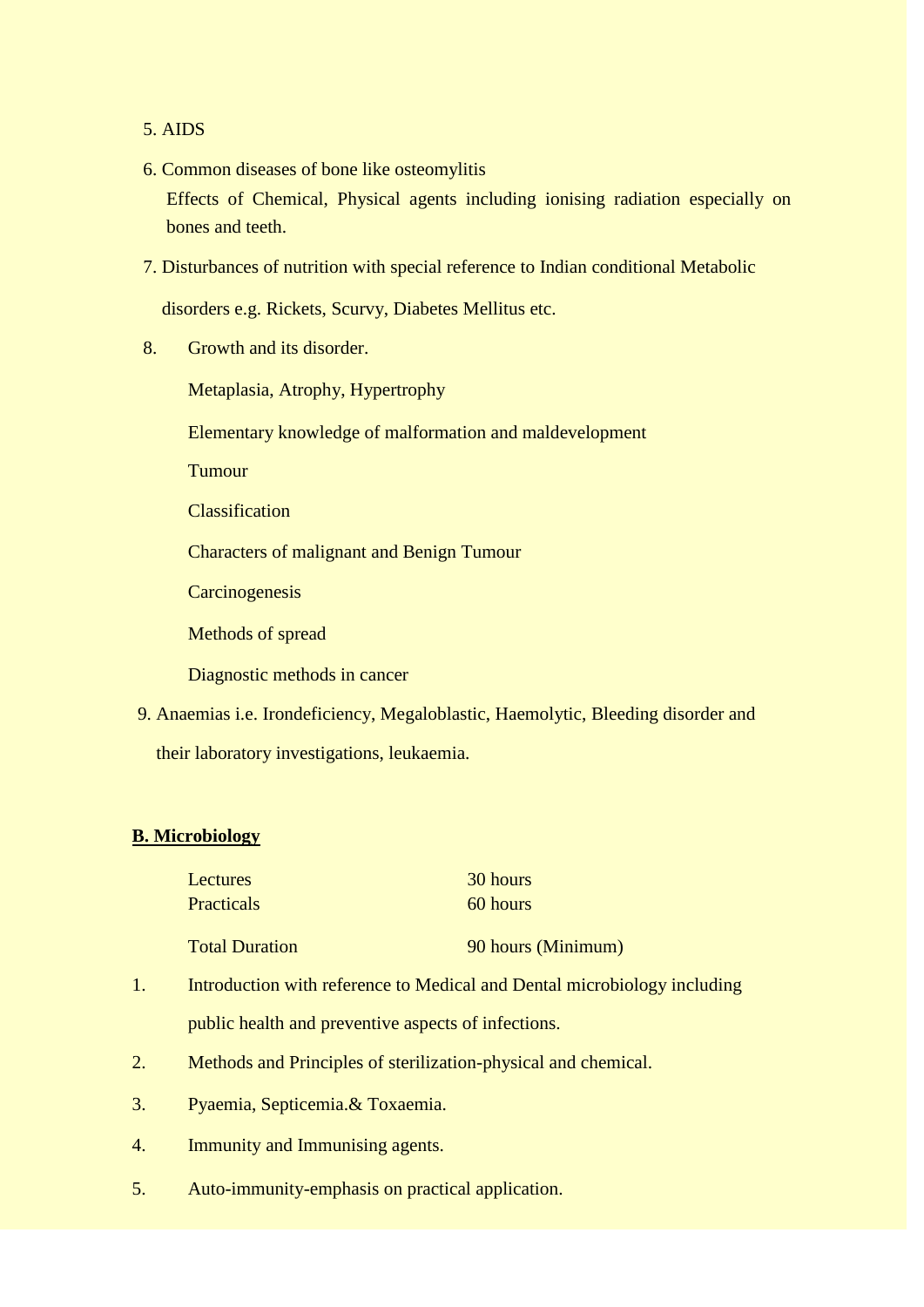- 6. Morphology, Laboratory diagnosis, Physiology, Characteristics, Pathogenesis and classification of micro organisms particularly the followings.
	- a) Gram positive and negative cocci and bacilli in dental and general infections.
	- b) Spirochetal oral infections.
	- c) Normal oral microbial flora.
	- d) Organism causing specific infections such as meningitis, diphtheria, tetanus, gas gangrene, Tuberculosis, syphilis,
	- e) Organisms related to Dental caries.
- 7. Methods of taking swabs and smears from various oral regions and their staining.
- 8. Elementary knowledge of virology and mycology with examples of Orofacial lesions.
- 9. Common parasites and parasitic diseases such as amoebiasis, Malaria, Helminthic infections such as Tapeworm, Hookworm Roundworm
- 10. AIDS, Hepatitis, Biosefty and waste disposal.

## **PRACTICALS** & **DEMONSTRATIONS**

Lecture Demonstration and practicals in Clinical Pathology comprising of Anemias and their laboratory investigations, Blood transfusion and cross matching, Bleeding disorders and their investigations.

Laboratory investigations commonly required by Dental Surgeons

- a) Hemoglobinometry and Hemocytometry, Total leucocytes count.
- b) Iron deficiency anemia, Megaloblastic.
- c) Preparation of Blood Smears and staining them or differential count.
- d) Demonstration of Bleeding time, Clotting time.
- e) Leukaemia, Acute and chronic.
- f) Blood groups and blood transfusion. Exam. of Urine.
- g) Microscope, its various parts, Micrometry, care of microscope.
- h) Gram's staining and Ziehl- Neeilsen's staining.
- i) Histopathology, practicals and specimans, demonstrations.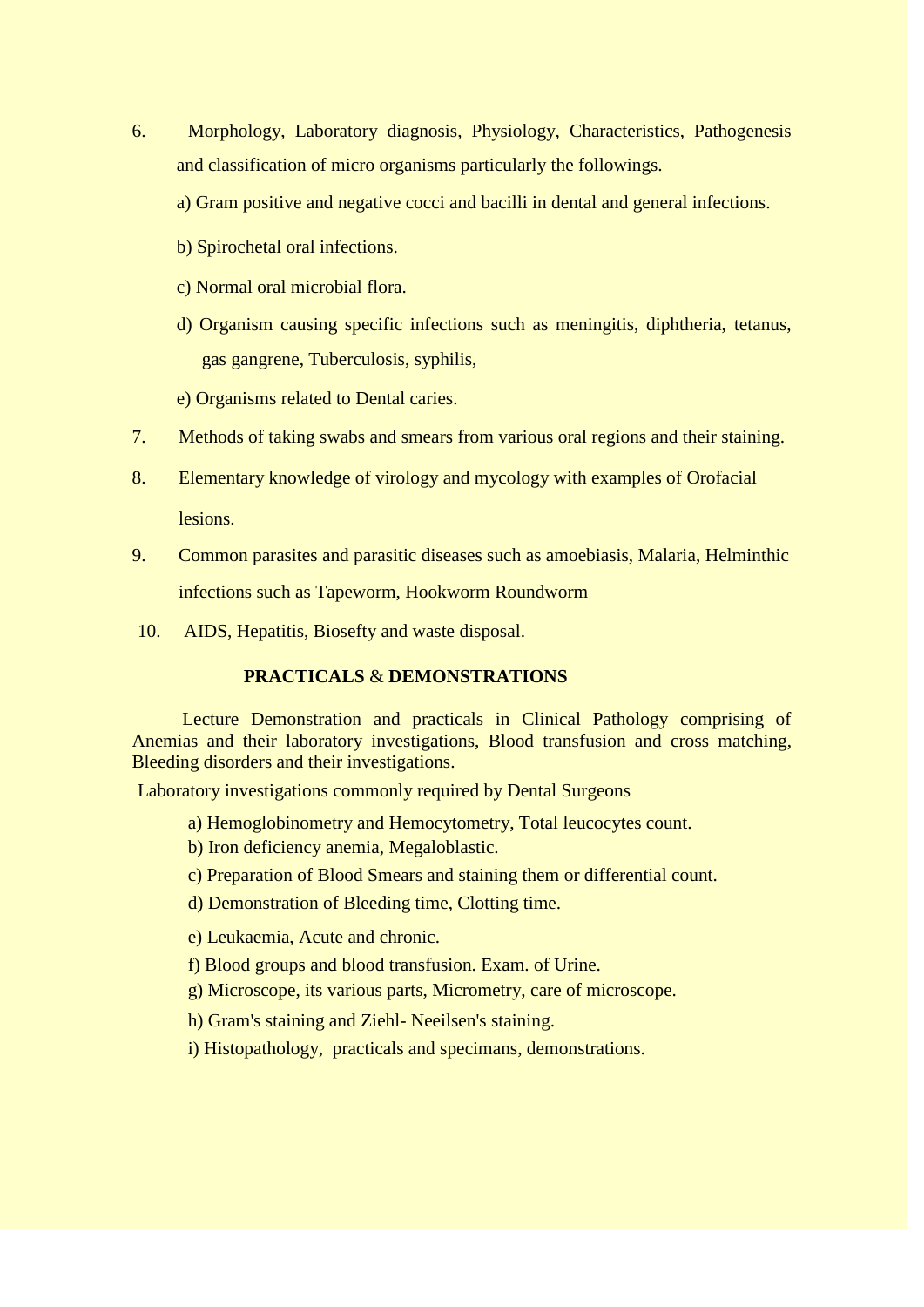## **EXAMINATIONS PATTERN**

I : Theory (Written) paper shall be of three hours duration.

Theory paper shall have three parts A, B & C.

### **Section A: MCQ.**

Multiple choice questions of 20 marks.

20 questions shall include 10 questions of General pathology and 10 General Microbiology.

## **Section B: General Patholgy**

Q.No.l : Short answer question. (SAQ)

Five short questions carrying two marks each 10 marks. Q..No.2: One Long answer question or 2 short notes (5 x 2) 10 marks **Section C: Microbiology** Q.No.3: Short answer question. (SAQ)

| Five short questions carrying two marks each 10 marks.--------               | 10 Marks |
|------------------------------------------------------------------------------|----------|
| Q.No.4One long answer question or 2 short notes $(5 \times 2)$ ------------- | 10 marks |

| $\Pi$ :<br><b>Practicals</b>                    | <b>MAXIMUM: 80 Marks</b> |
|-------------------------------------------------|--------------------------|
| Clinical pathology                              | 20 Marks                 |
| Histopathology $(2 \text{ slides } X 5)$        | 10 Marks                 |
| <b>Microbiology Staining (any One)</b>          | 20 Marks                 |
| Spotting $(10 \text{ spot X } 2)$               | 20 Marks                 |
| Journal (Micro & Patho)                         | 10 Marks                 |
| Oral (Marks to be added to Practical)           | 20 Marks                 |
| III:<br>Internal Assessment<br>Theory+Practical | 20 Marks each            |
|                                                 |                          |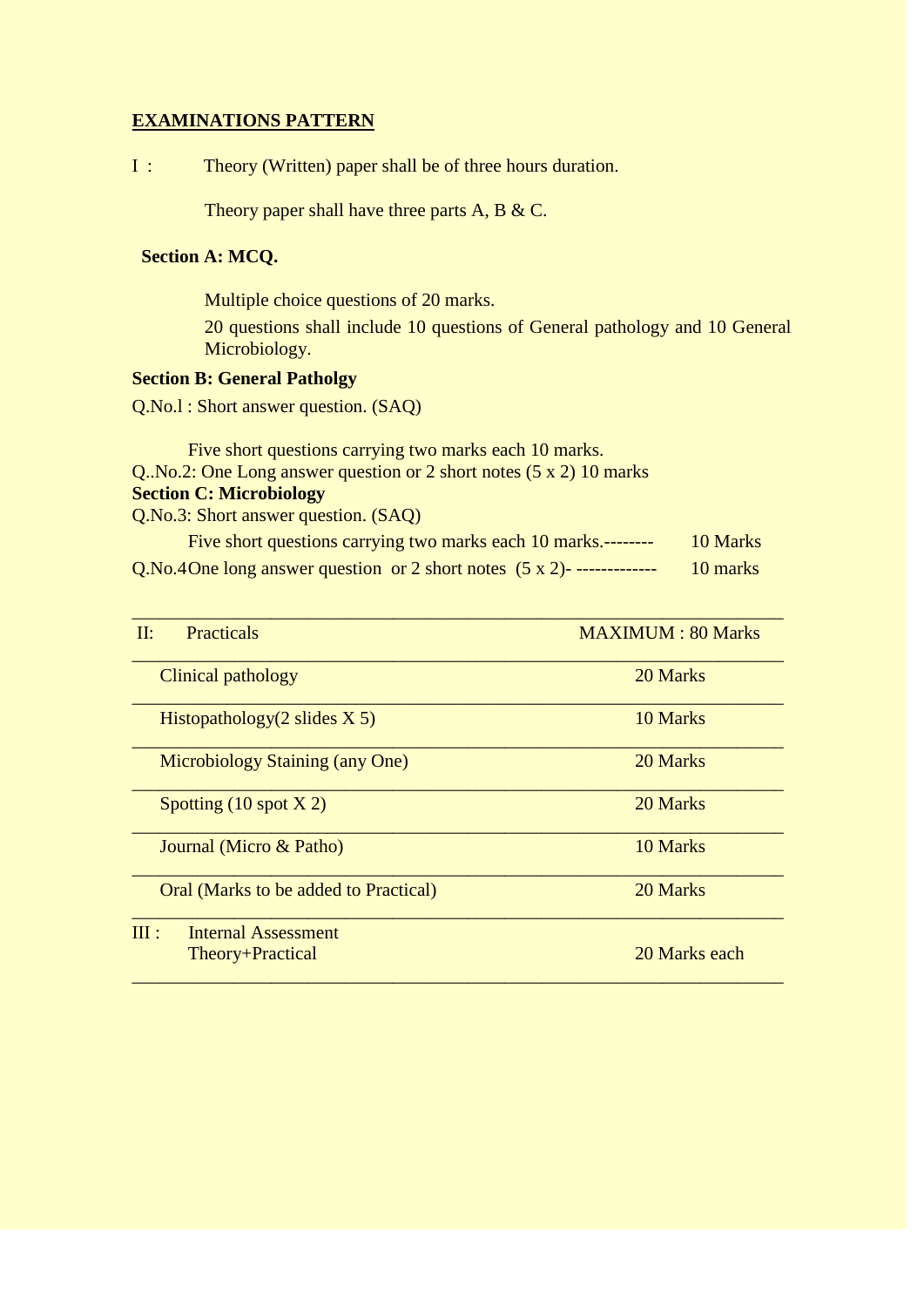| Duration of syllabus    | 40 Hrs (Minimum)                         |
|-------------------------|------------------------------------------|
| 1) General Pharmacology | - Scope                                  |
|                         | - Nature & Sources                       |
|                         | - Dosage form & routes of administration |
|                         | - Prescription writing                   |
|                         | - Pharmacokinetics                       |
|                         | - Mode of Action                         |
|                         | - Factors modifying drug action          |
|                         | - Adverse drug reaction                  |
|                         | - Drug Interaction                       |
| $2)$ CNS                | - General Anaesethetics                  |
|                         | - Hypnosedatives                         |
|                         | - Analgesics                             |
|                         | - Psychotropics                          |
|                         | - Antiepileptics                         |
|                         | - Analaptics                             |
|                         | - Local Anaesthetics                     |
| $3)$ ANS                | - Sympathomimetic                        |
|                         | - Anti adrenergic drug                   |
|                         | - Parasympathomimetics                   |
|                         | - Parasympatholytics                     |
|                         | - Histamine                              |
|                         | - Antihistamincs                         |
| 4)CVS                   | - Cardiac stimulent(Glycosides)          |
|                         | - Anti anginal drugs                     |
|                         | - Anti hypertensive drugs                |
|                         | - Vesopressors & Treatment of shock      |
| 5) Drug acting on blood | Coagulents                               |
|                         | Anti coagulents                          |

# **Subject 2 : General & Dental Pharmacology**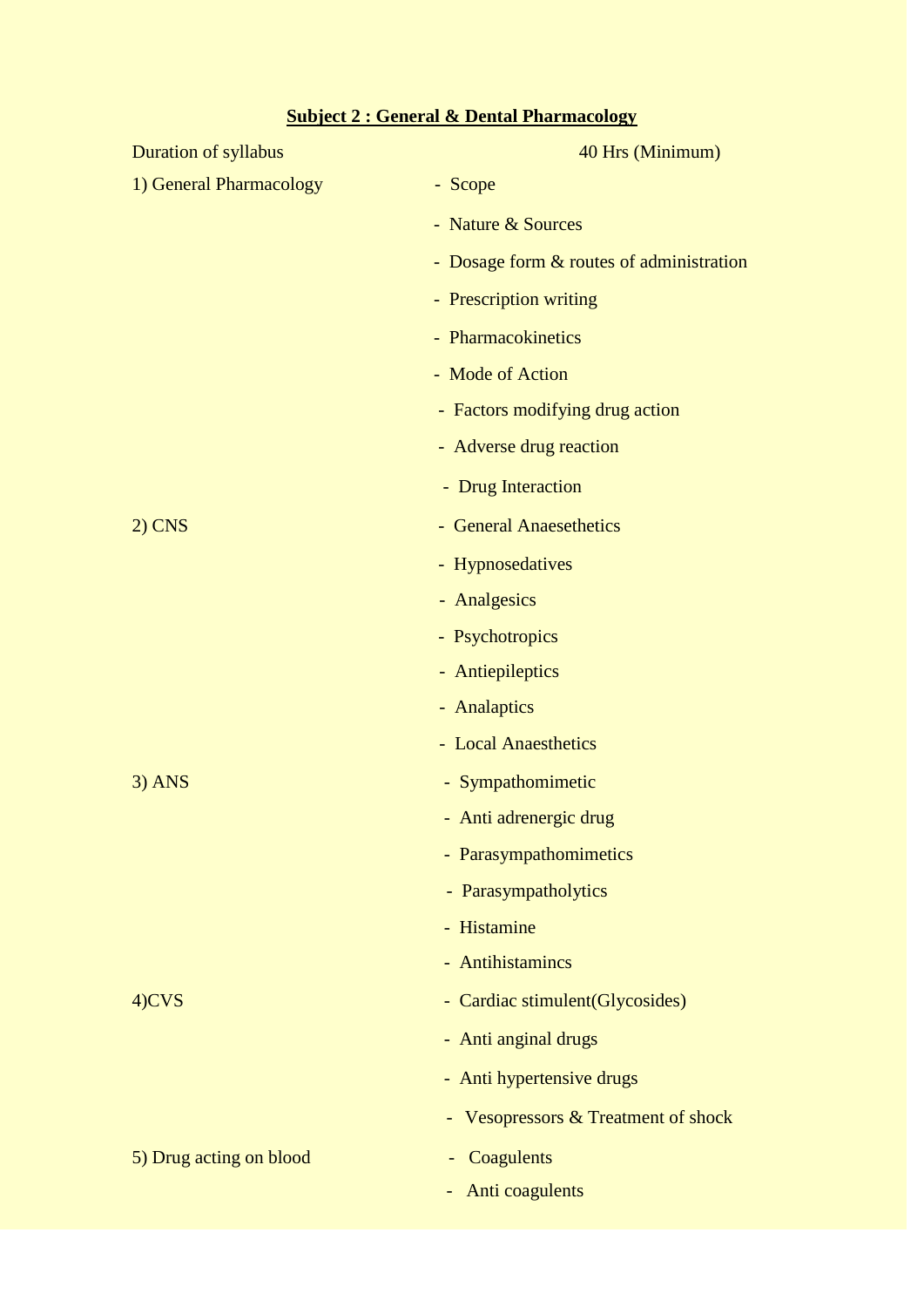|                                                | Haematinics                                           |
|------------------------------------------------|-------------------------------------------------------|
| 6) G.I.T.Drugs                                 | - Purgatives                                          |
|                                                | - Anti diorrheals                                     |
|                                                | - Antacids                                            |
|                                                | - Anti emetics                                        |
|                                                |                                                       |
| 7) Endocrines                                  | - Treatment of diabetics                              |
|                                                | - Adrenal Carticosteroids                             |
| 8) Chemo therapy                               | - Sulfonamides & cotrimoxazole                        |
|                                                | - Penicillins                                         |
|                                                | - Cephalosporins                                      |
|                                                | - Aminoglycosides                                     |
|                                                | - Broad spectrum antibiotics                          |
|                                                | - Other antibiotics                                   |
|                                                | Fluroquinolones                                       |
|                                                | - Chemotheraphy of tuberocolosis                      |
|                                                | leprosy, malignancy, Maleria &                        |
|                                                | Amoebiasis Antihelmanthic                             |
|                                                | - Antiviral                                           |
| 9) Vitamins & Anti oxidants                    |                                                       |
| 10) Misc. drugs                                | - Diuretics                                           |
|                                                | <b>Heavy Metal antagonists</b>                        |
| <b>Dental Pharmacology &amp; Thearapeutics</b> |                                                       |
|                                                | Antiseptics                                           |
|                                                | <b>Astringents</b>                                    |
|                                                | Obtundant, Mummifying agents                          |
|                                                | <b>Bleeching agents</b>                               |
| 11) Respiratory system                         | Dentifrices & Mouthwashes<br>Cough & Bronchial asthma |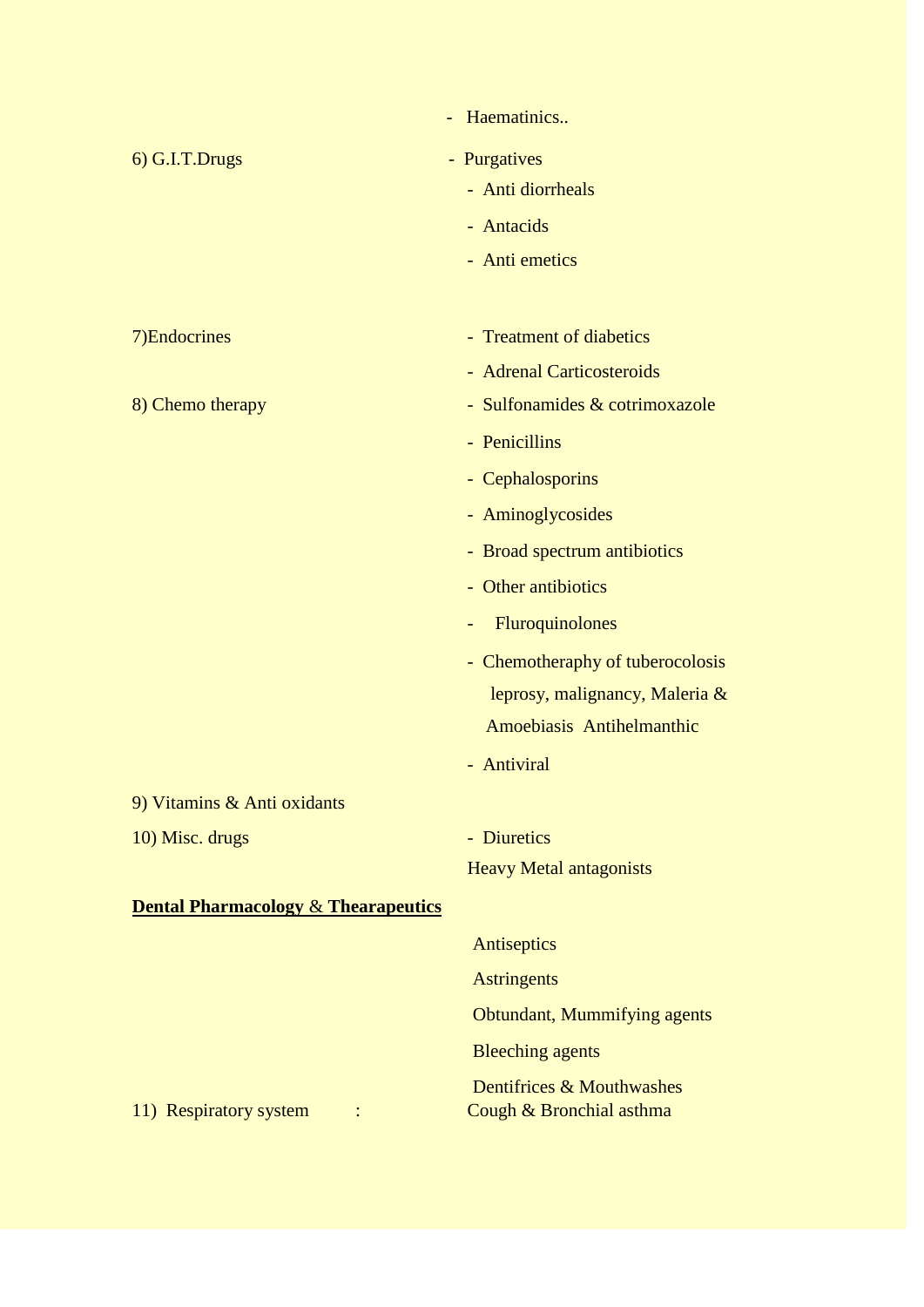#### **PRACTICALS .20 HOURS DURATION. (MINIMUM)**

1) Prescription Writing and weights, measures, instruments

- 2) Antiseptic Mouthwash
- 3) Obtundant Preparation
- 4) Gum Paint
- 5) Tooth Powder
- 6) Tooth Paste
- 7) Lotion
- 8) Display of Trade Market Combination

| -Mention            | Only for training |
|---------------------|-------------------|
| -Therapeatic action | and not for       |
| -Toxic actions      | University        |
| -Contraindications  | Examination       |
| -Indications        |                   |

9) Criticism & Correction of Prescription on basis of drug interaction.

10) Drugs of Choice.

## **EXAMINATION PATTERN :**

|                               | Theory (Written) Paper: Maximum 60 Marks              | Duration : 3Hours |  |  |
|-------------------------------|-------------------------------------------------------|-------------------|--|--|
| Section - A MCQ (20 Question) |                                                       | 20 Marks          |  |  |
| <b>Section - B</b>            |                                                       |                   |  |  |
|                               | Q.1 Short Answer Question (SAQ)                       | 10 Marks          |  |  |
|                               | Q.2. One Long question $2$ Short Notes $(2 \times 5)$ | 10 Marks          |  |  |
| <b>Section -C</b>             |                                                       |                   |  |  |
|                               | Q.3 Short Answer Question (SAQ)                       | 10 Marks          |  |  |
|                               | Q. 4 One Long Question $/2$ Short Notes $(2x5)$       | 10 Marks          |  |  |
|                               |                                                       |                   |  |  |

## **ORALS:**

GRAND ORAL FOR 20 MARKS, to be added to Practical. It is conducted separately by examiners and submitted in a separate sheet as per the proforma supplied by University (Appendix -F)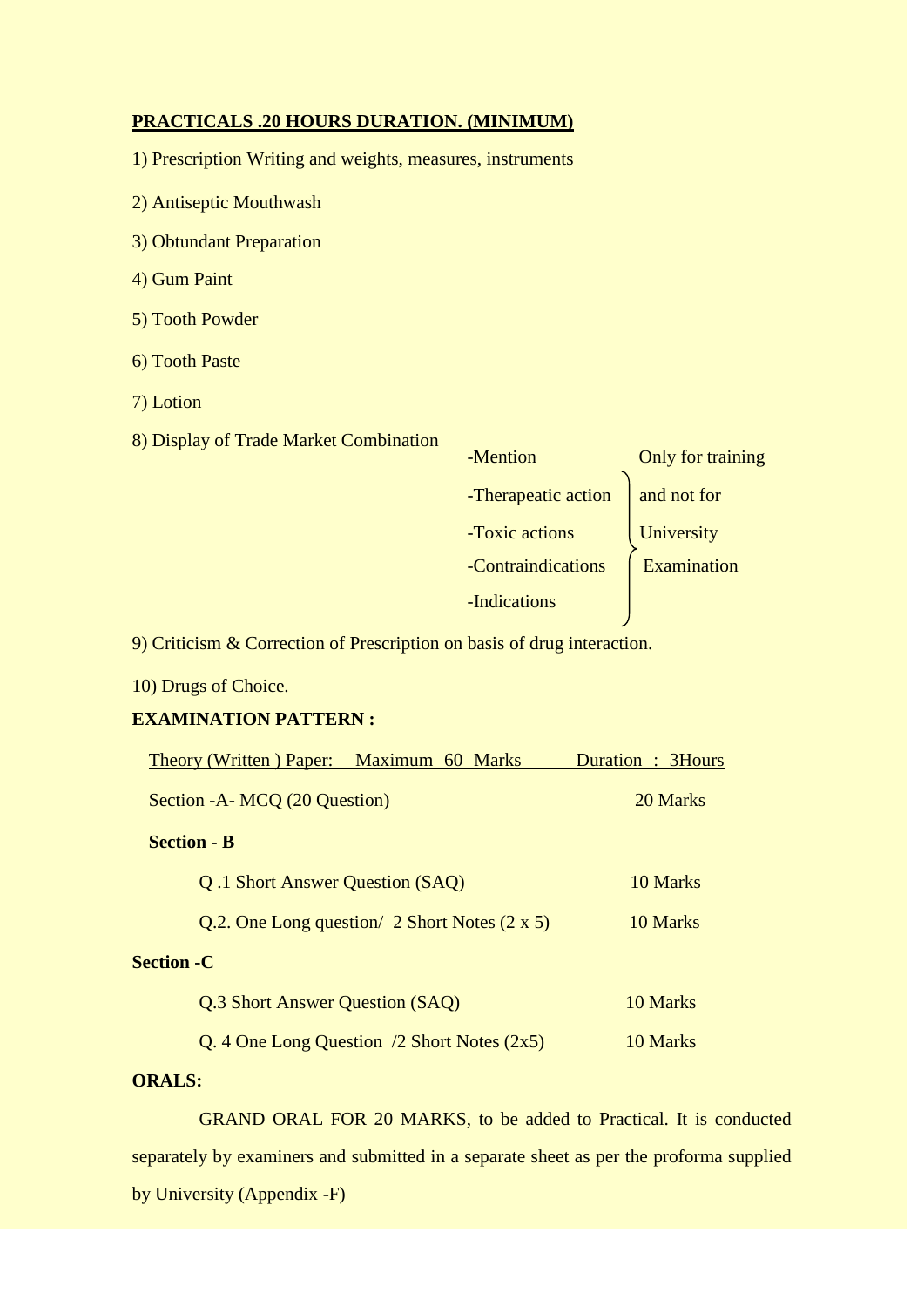**PRACTICAL**: Maximum 80 marks.

Distributions is as under:

| a) Pharmacy Practical                    | $-25$ marks  |
|------------------------------------------|--------------|
| b) Correction of wrong prescription      | $-25$ marks  |
| c) Drug of choice $& Does (5 Drugs x 4)$ | $-20$ marks. |
| d) Journals / Record book                | $-10$ marks. |

#### **Subject : 3 ORAL AND DENTAL ANATOMY, PHYSIOLOGY,**

### **HISTOLOGY & EMBRYOLOGY**

A Course of 150 Hrs. lectures and Practicals including demonstrations and tooth carving to be covered in two academic years.

#### **A. Lectures: 45 Hours {Minimum)**

1. Development including mineralization, histology, applied anatomy age changes, functions and stress on clinical significance from the view point of histology and embryology etc. of the following:

a) Structures of teeth (ENAMEL. DENTINE. CEMENTUM. & PULP)

- b) Periodential ligament.
- c) Jaws .
- d) T. M. Joint.
- f) Face
- g) Oral mucosa
- h) Salivary glands.
- 2) Active and passive eruption of teeth and shedding of Primary teeth.
- 3) Preparation of hard-soft tissue sections for histological Examination.
- 4) Applied Anatomy of:
	- a) Blood and nerve supply with lymphtic drainage of Oral Tissues.
	- b) Muscles of Mastication and Facial. expression.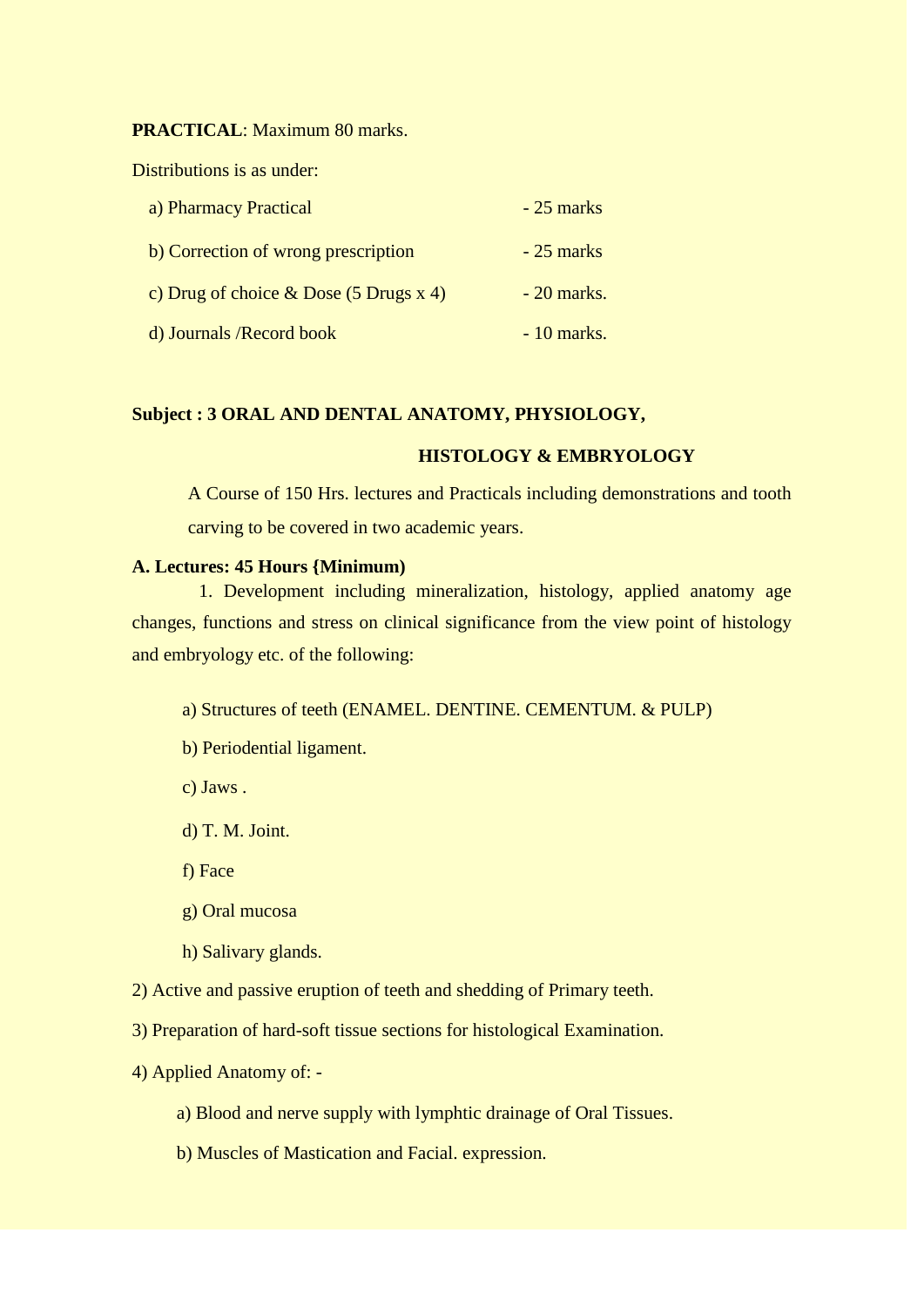5) Detail Morphology. Chronology. Occlusion (including its controlling factors) of primary & permanent dentitions. Differences between primary and permanent dentitions.

6) Physiology of mastication, deglutition, speech and sensation with their relevance to oral structures.

7) Composition & Physiology of Saliva and their influencing factors.

8) Chemical composition and Physical properties of enamel dentine, cementum & bone.

9) Broad outline of bio-chemistry of oral tissues.

#### **B) Examination (Theory Pattern)**

Written -Theory -Paper shall be of 3 hours duration of maximum 60 marks.

#### **Section A: MCQ --- 20 Marks.**

20 questions shall be answered by students in a seperate answer sheet within first 20 minutes. This answer sheet to be collected by invigillator immediately after 20 minutes completion.

#### **Section B & C : 20 Marks each.**

| Q.No.1 | S.A.Q. 5 SAQ x 2 Marks each                              | -10Marks    |
|--------|----------------------------------------------------------|-------------|
| Q.No.2 | L.A.Q. 1 Essay type Or 2 Short Notes                     | $-10$ Marks |
|        | Section B should cover syllabus of topics No. 1,2,3, & 4 |             |

Section C should include the rest of the syllabus.

## **C. PRACTICALS**

I) Demonstration of Various methods of Histological preparation of

a) Oral soft tissues

b) Ground decalcified Sections of teeth and Jaws

2) Brief introduction to Microscope and Microscopy

3) Microscopic study (Histological and Histochemical) of normal oral and dental tissues and their drawing in Journals. .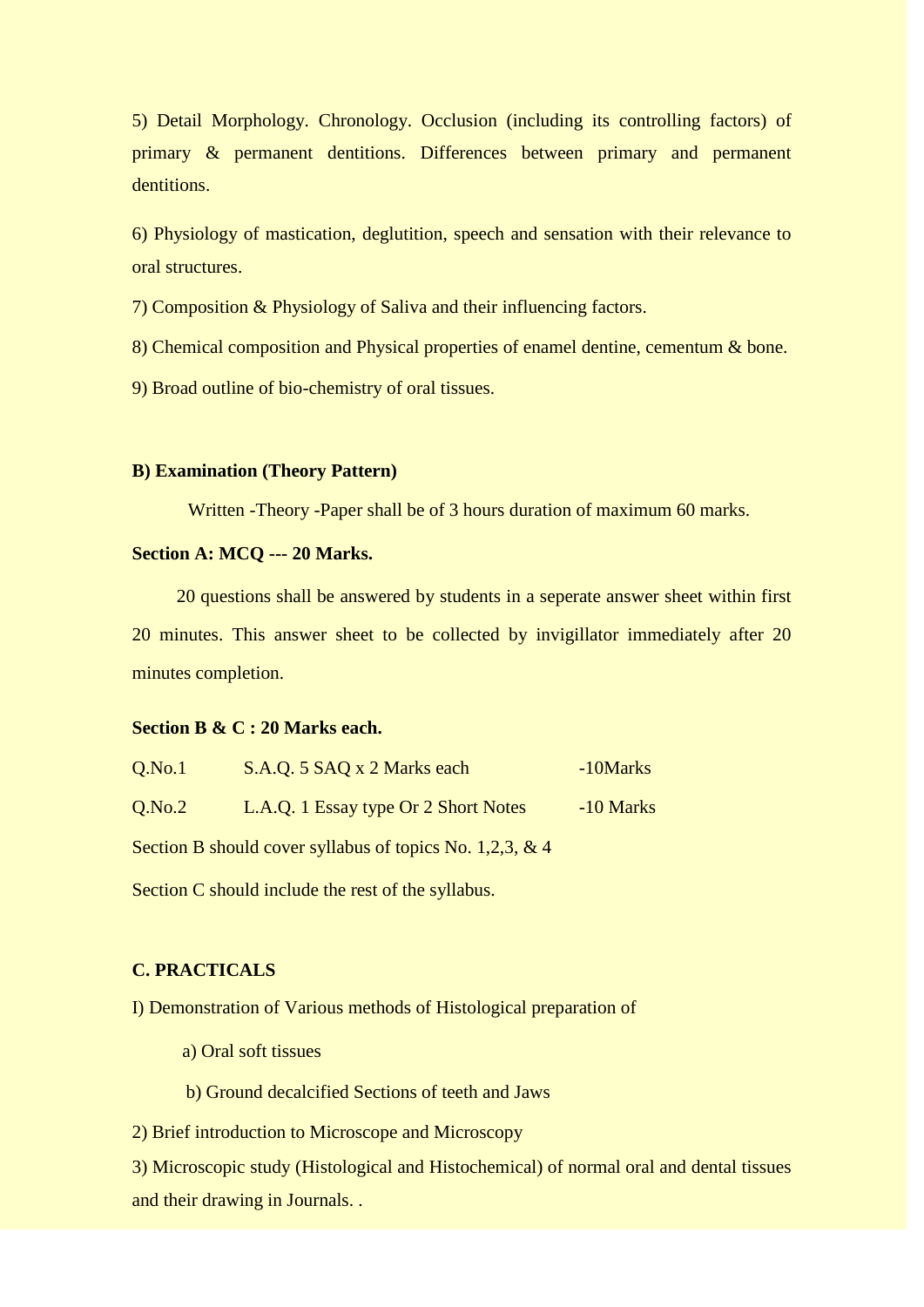- 4) Identification of teeth
- 5) Determination of Age
- 6) Carving of permanent teeth including drawing in Journals.
- 7) Elective presentation of a specific topics.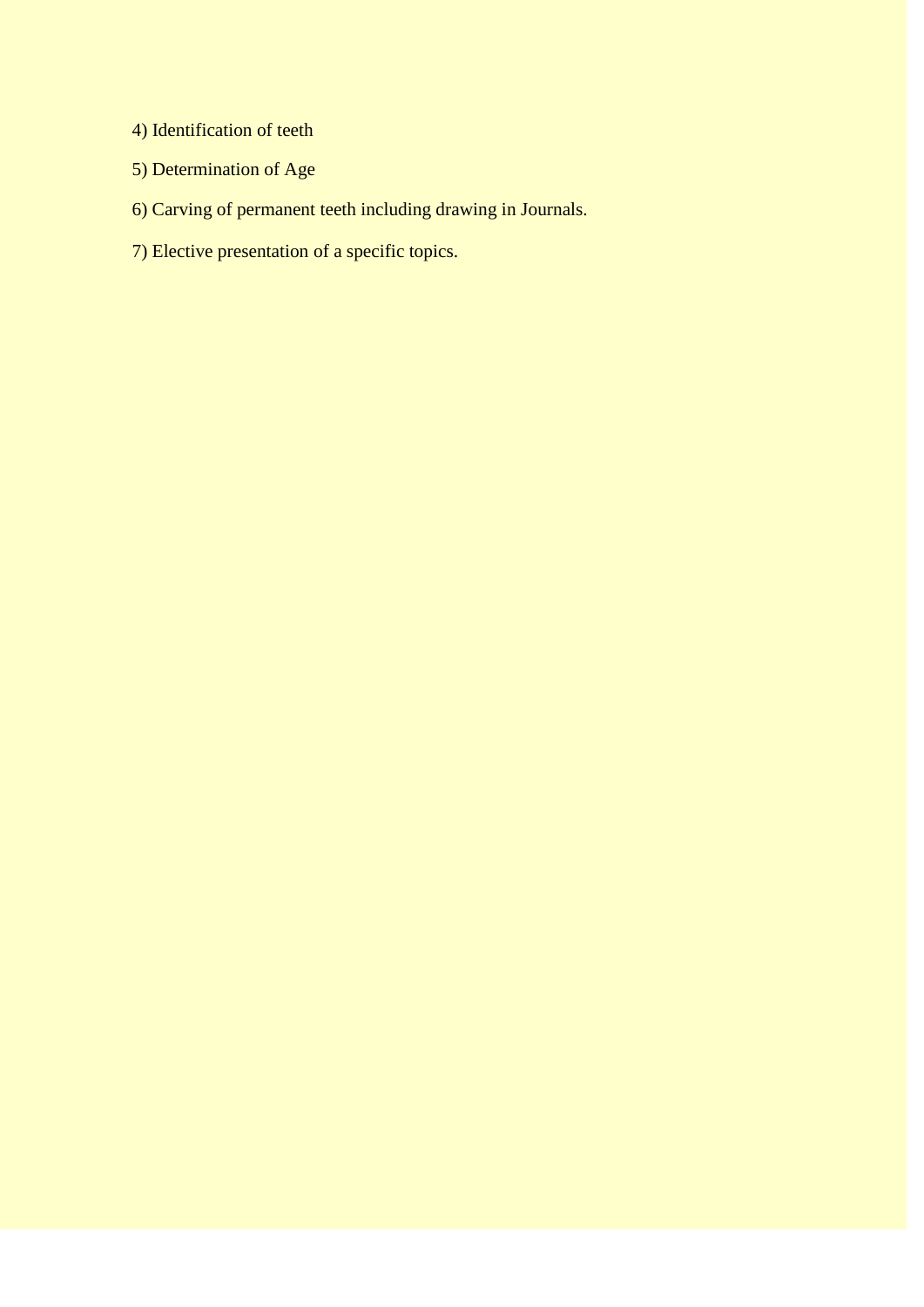#### **Subject 4 : PRECLINICAL PROSTHODONTICS (PRACTICALS)**

Duration of syllabus: First and Second Year B.D.S.

(360 Hours in Two Years period)

#### **Practical Exercises:**

#### **A) Fabrication of complete Denture Prosthesis using edentulous Models (Cast)**

1) Introduction, Aims, Objective and Scope.

2) Masticatory apparatus- Applied anatomy of the components

3) Anatomical landmarks and Physiological considerations of the Edentulous maxillary and mandibular arches.

4) Preliminary impression, (Demonstration only) and cast preparatio.

5) Construction of special trays in shellac base and self cured acrylic resin.

a) Close-fit type b) Tray with full spacer and tissue stop.

6) Final impression & Master cast preparation by box-in technique (only Demonstration)

7) Preparation of Record bases..

- a) Temporary denture bases (shellac/ selfaired acrylic resin)
- b) Occlusion Rims of standard dimensions.

8) Brief introduction and Demonstration of J aw Relation recording

9) Brief introductions of articulators- Detail about Mean value articulator.

10) Transfer of Jaw Relation record on articulator.

11) Brief information about the selection of teeth.

- 12) Arrangement of teeth -Anteriors and posterior.
- 13) Reproducing gingival tissue morphology (Waxing and carving)
- 14) Laboratory Procedures:

i) Flasking -Various techniques in brief

ii) Wax elimination from mould (Dewaxing)

iii) Preparation and packing the mould with Denture base resin.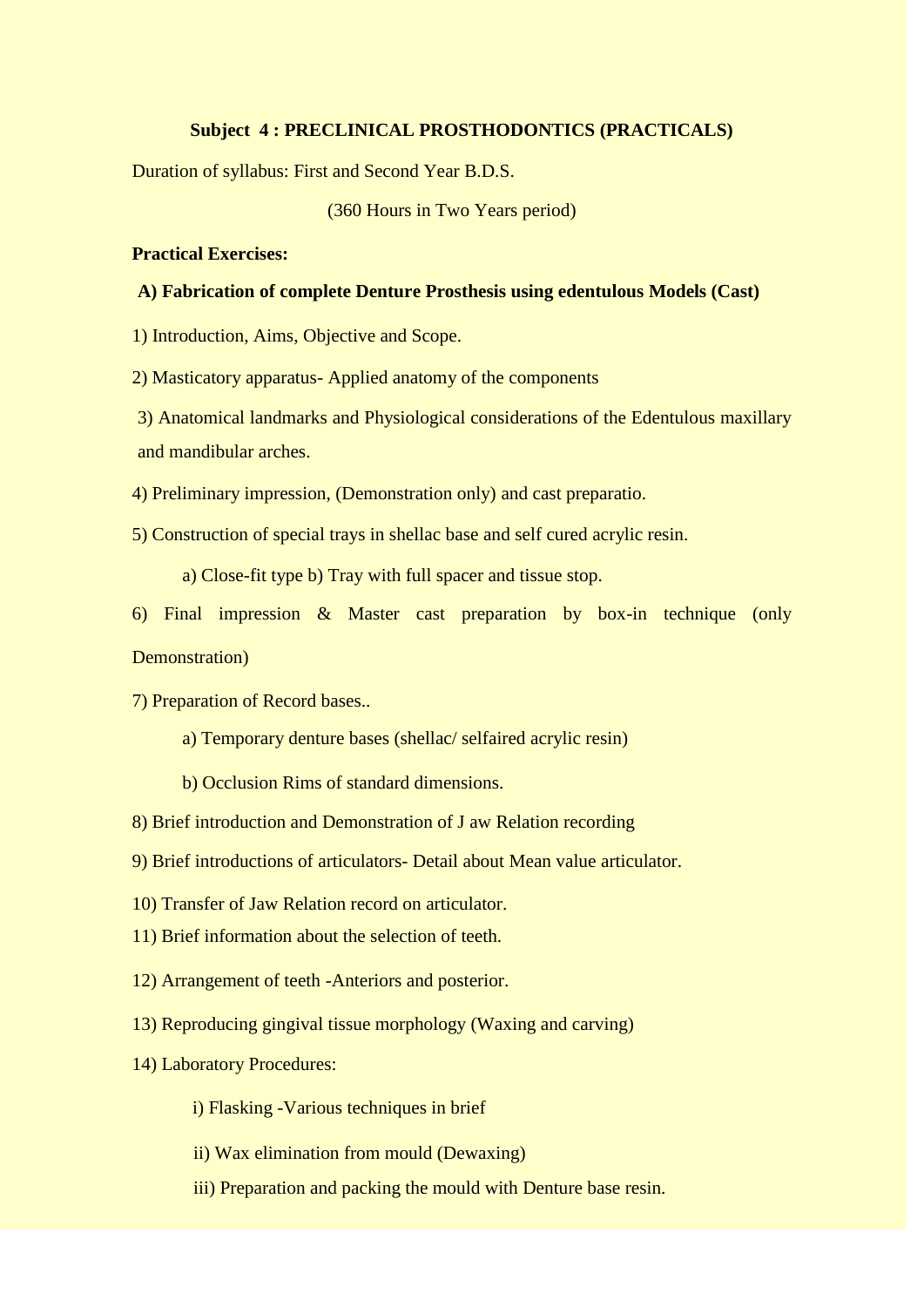- iv) Acrylization -Brief introduction about curing cycles
- v) Deflasking -Denture recovery from flask.
- vi) Laboratory Remount Procedure and selective grinding.
- vii) Face bow preservation Record (optional)
- viii) Finishing and polishing of Dentures
- ix) Making Remount cast for Clinical remount procedure.
- 15) Teeth arrangement in Prognathic and Retrognathic ridge relations.
- 16) Repair to a broken complete denture.

#### **B) Fabrication of Removable partial Dentures:**

- 1. Brief introduction to partial Dentures.
- 2. Comparison between Removable and fixed partial dentures.
- 3. Classification (introduction) and rules governing the classification.
- 4. Making one tooth (Anterior) partial denture in acrylic resin.
- 5. Making (posterior) removable partial denture with 'C*'* clasp adaptation.
- 6. Surveying procedure (Demonstration only)
- 7. Brief introduction of various components of partial Denture.
- 8. Designing partial denture framework on partially edentulous cast (Drawing as Diagnostic model and in journal)
- 9. Brief introduction to various laboratory steps in fabrication of cast partial denture framework by using audio-visual aids.

## **C) Fixed partial Denture Prosthesis :**

- 1. Brief introduction to crown and Bridge prosthesis
- 2. Principles of tooth reduction (Preparing abutment) to receive
	- a) Full crown for anteriors and posterior teeth .
	- b) partial veneer crown for anteriors and posterior teeth
	- c) Dowel crown/post and core crown (Demonstration only)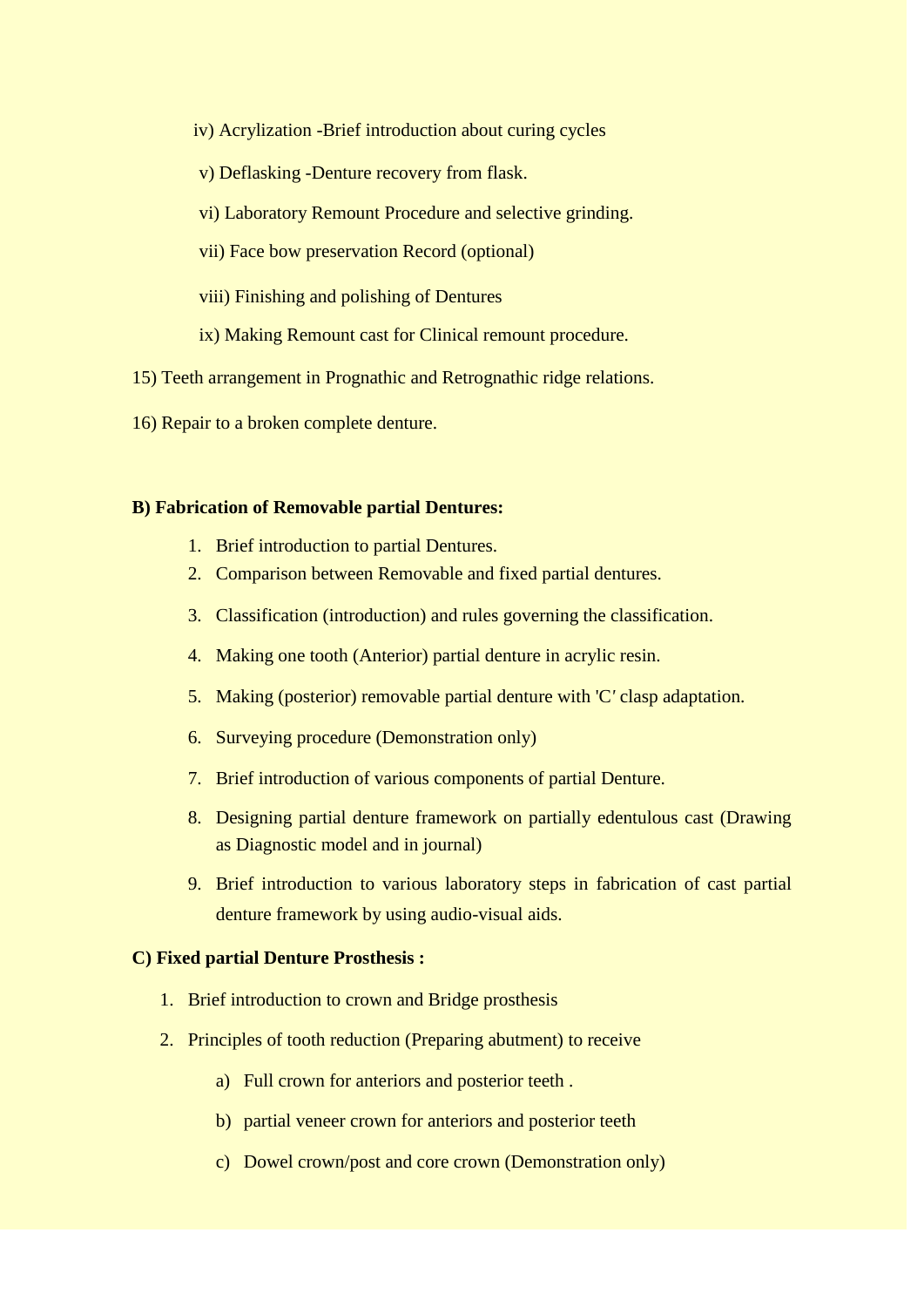- 3. Casting procedure to fabricate 3 unit bridge (Demonstrition only) with special consideration to making of dyes and working models.
- 4. Brief introduction of pontic designs.

## **D) Special Prosthesis :**

- 1. Making of cap spints & gunning splint (only Demonstrations.)
- 2. Fabrication of obturators (only demonstration)
- 3. Introduction (with models/charts/photographs) of various maxillofacial prosthesis & Dental Implant.

## **EXAMINATION PATTERN :**

#### **I) Internal assessment. 20 Marks**

| a) First test of 5 Marks     | Making of special tray/Occlusion rims                                                                                             |
|------------------------------|-----------------------------------------------------------------------------------------------------------------------------------|
| b) Second test of 5 Marks -- | <b>Arrangement of teeth</b>                                                                                                       |
| c) Third test of 5 Marks --  | Designing a removable partial denture for (cast<br>partial framework) given model (Drawing on Cast<br>and Lab. prescription slip) |
| d) Fourth test of 5 Marks -- | Preparation of tooth to receive Full/P.V. Crown                                                                                   |
|                              | with wax pattern                                                                                                                  |

First two tests to be conducted in first Year B.D.S. and third & fourth test to be con- ducted in Second Year B.D.S. Marks of First two tests must be submitted to university along with the marks of other First year subjects.

## **II Practical Examination: 80 Marks**

To be conducted at the end of Second Year B.D.S. along with university practical programme of other subjects. Break-up is as under:

| <b>Exercise I</b> a) Teeth arrangement for complete denture               | .25 Marks $\gamma$ Duration                                               |  |
|---------------------------------------------------------------------------|---------------------------------------------------------------------------|--|
| b) Waxing and carving (Gingival tissue morphology)15 Marks $\int 3 Hrs$ . |                                                                           |  |
| Exercise II c) Abutment preparation to receive crown                      | .20 Marks. $\left.\right\}$ Duration<br>10 Marks. $\left.\right\}$ 2 Hrs. |  |
| d) Wax pattern for that preparation                                       |                                                                           |  |
| e) Journals/Record of the-two Year work                                   | $.10$ Marks.                                                              |  |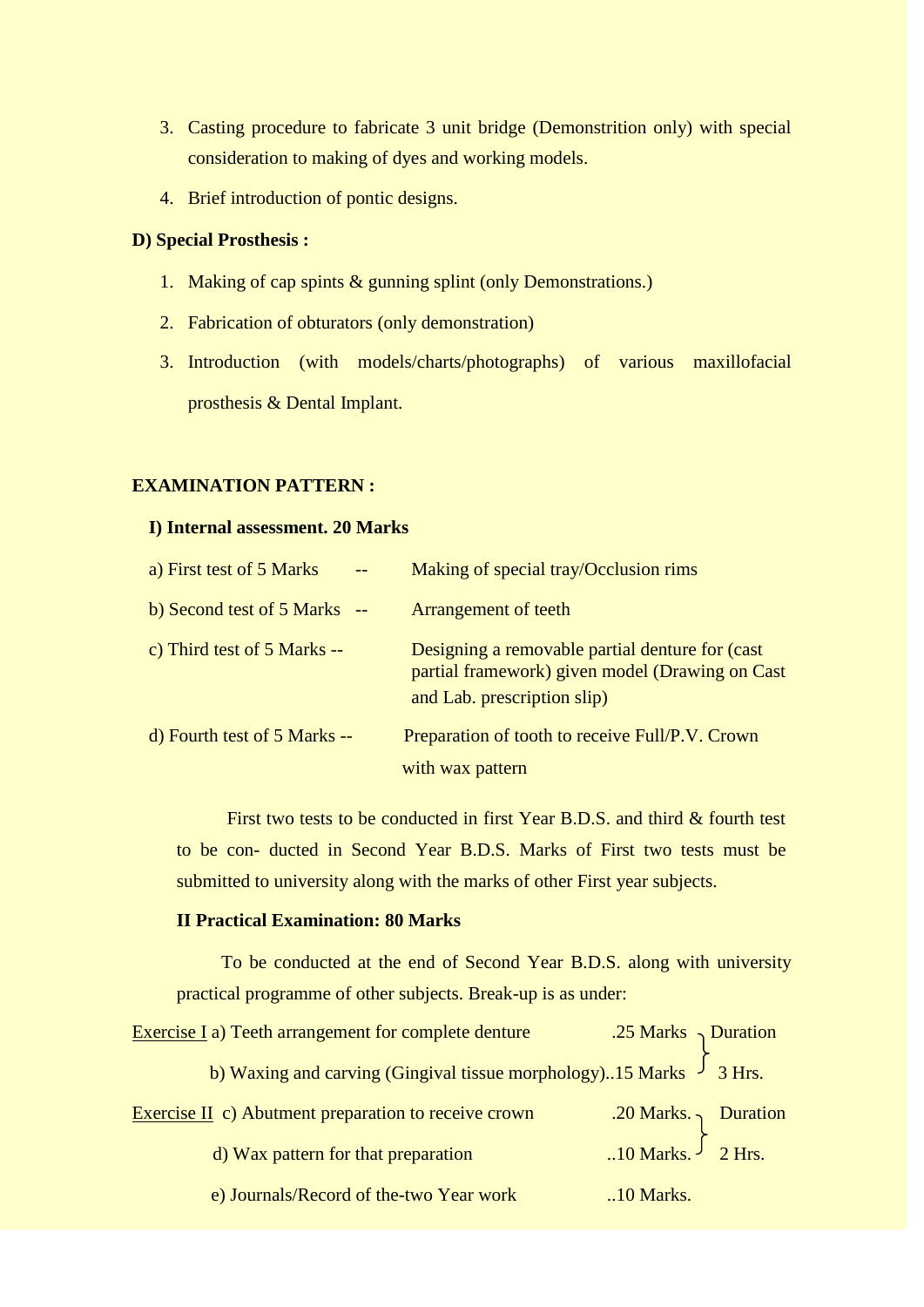#### **Subject 5: PRECLINICAL CONSERVATIVE DENTISTRY (PRACTICALS)**

Duration of Syllabus: Second Year B.D.S. (240 Hrs minimum)

## **Syllabus :**

#### **Practical Exercises :**

- A. Exercises to improve the dexterity:
	- i) Preparation of plaster models of teeth
	- ii) Finishing and polishing of plaster models
	- iii) Marking of cavity as per Black's classification on these plaster models

for Dental Amalgum fillings and inlays.

- iv) Preparation of cavities for Amalgum fillings and Inlays on plaster model
- v) Restoration of the prepared cavities with modelling wax.
- B. Exercises for cavity preparation of Dental Amalgum Restoration on natural/ivorine
- 1) Mounting of the Natural/Ivorine teeth on phantom head.
- 2) Preparation of Cl. I/Cl.I Comp./Cl.II/Cl. V /M.O./D. cavities of posterior teeth with special amphesis on Cl. II cavities.
- 3) Cavity lining on all the prepared cavities
- 4) Restoration &.polishing of all teeth restored with dental amalgam.
- C. Exercises for anterior teeth restoration.
- 1) Preparation of CI. III/Cl. IV cavities in anterior teeth.
- 2} Preparation of wax pattern for the same with inlay wax.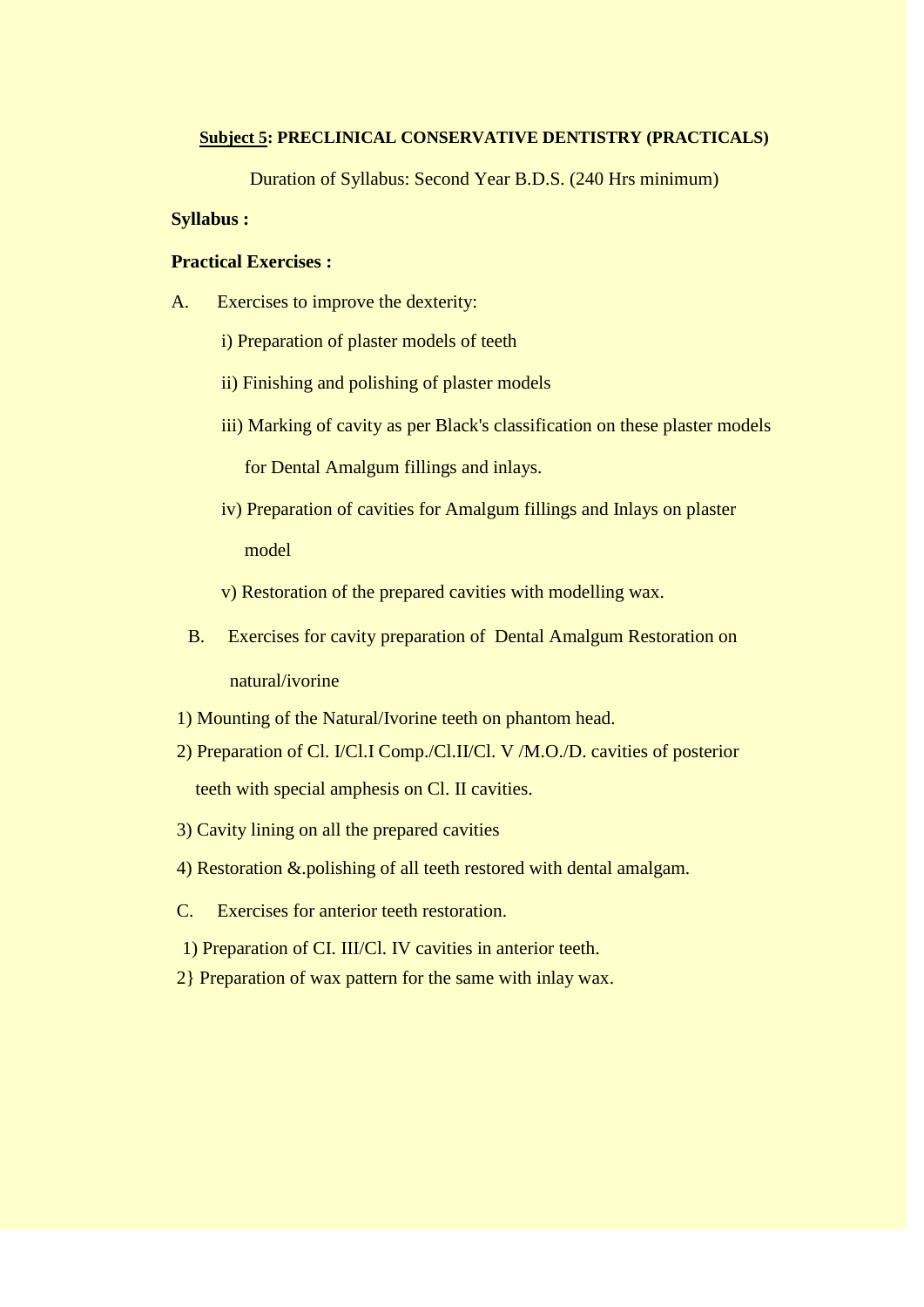## **DEMONSTRATIONS ONLY**

- 1. Casting procedures
- 2. Restoration of fractured anterior teeth with compositer resins.
- 3. Opening of root canal for anterior/ opsterior teeth.

#### **EXAMINATION PATTERN**

## **I. Internal assessment. 20 Marks.**

| a) First Test of 5 Marks. | Cavity Preparation & filling on plaster models     |
|---------------------------|----------------------------------------------------|
| b) Second Test of 5 Marks | . Cavity preparation class II on ivorine/Extracted |
|                           | (Natural) tooth & filling in Amalgum.              |
| c) Third Test of 5 Marks  | Restoration of prepared cavity by using /GIC/      |
|                           | Composite resin or any other suitable material.    |
| d) Fourth test of 5 Marks | Class I inlay preparation of wax pattern on        |
|                           | ivorine/extracted tooth.                           |

First two test in First Term & Last two test in second term to be conducted. The marks in proforma to be submitted along with other subjects. .

## **II. Practical Examination. 80 Marks**

To be conducted along with university practical examination of other subjects. Breakup is as under.

| Exercise . I : 2 Hours duretion.                    |          |
|-----------------------------------------------------|----------|
| i) Class II cavity preparation on ivorine/Extracted | 20 Marks |
| tooth (for Amalgum fillings)                        |          |
| ii) Lining                                          | 05 Marks |
| iii) Filling of the cavity with amalgum             | 15 Marks |
| and carving                                         |          |
| Exercise. II : 1 Hours duretion.                    |          |
| i) Class I Inlay cavity preparation on              | 20 Marks |
| ivorine/ natural tooth                              |          |
| ii) Wax pattern for inlay                           | 10 Marks |
| iii) Records/ Journals                              | 10 Marks |
|                                                     |          |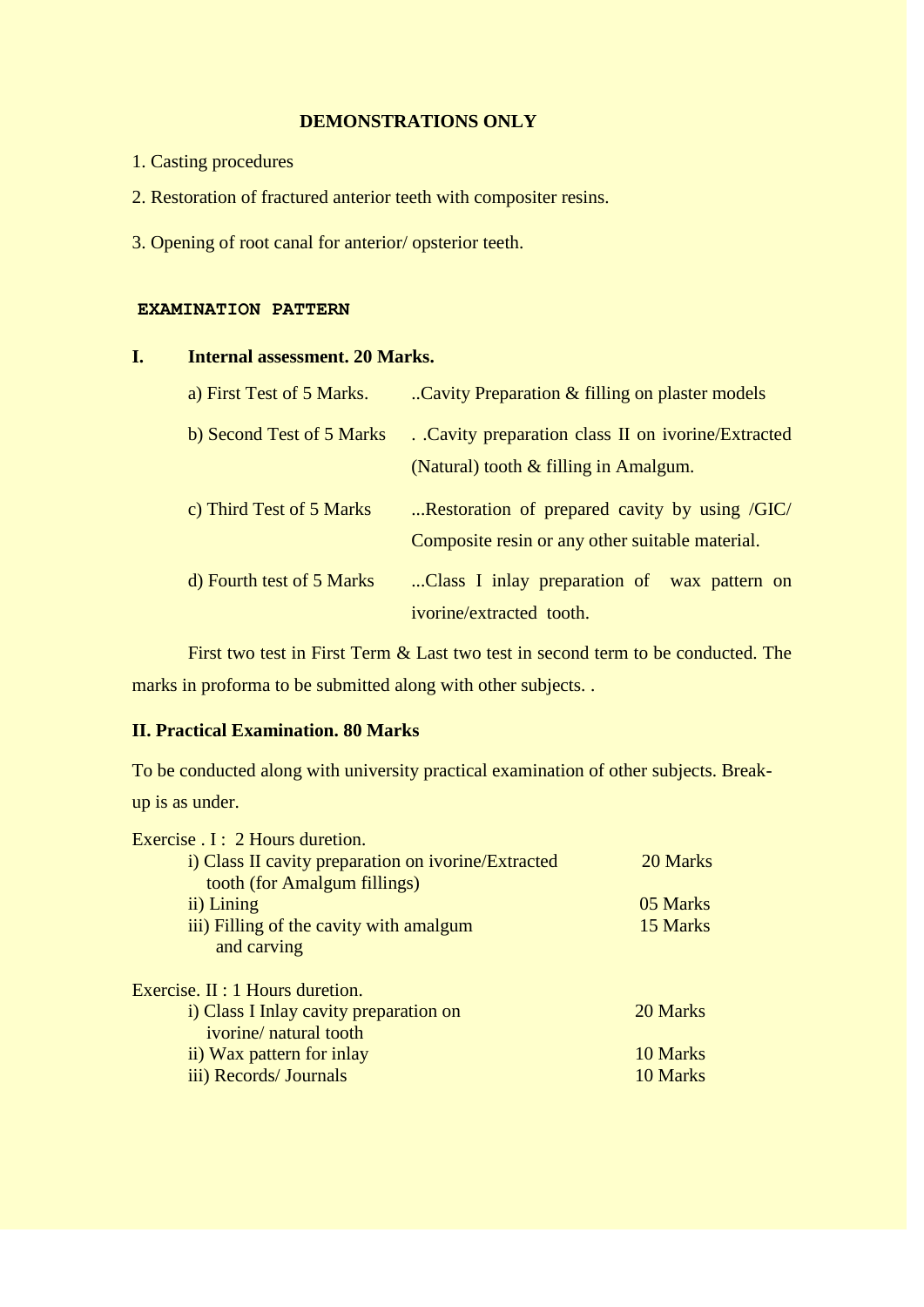## **MAHARASHTRA UNIVERSITY OF HEALTH SCIENCE, NASHIK**

#### Scheme of Practical & /or Clinical examination

University Practical/Clinical Examination ... 80 Marks

The Practical/Clinical examination shall be conducted at the centres where adquate facilities are available to conduct such examinations and the centre/college is approved/recognised by Dental Council of India.

Not more than 30 students to be examined per day. The marks should be submitted in the proforma (Appendix - E  $\&$  F) supplied by the University Authority. This proforma should be signed by the examiners. Over writing or scratching will not be permitted. Any corrections made, must have the counter-signature of external examiners .The sealed envelop containing this proforma shall be submitted on the same day to the Dean for onward transmission to the Controller of examinations, Maharashtra University of Health Sciences, Nashik. No examiner or any other person connected with the work of practical examination is permitted to carry any paper or violate the rules of examination. The person found guilty will be debarred from such Confidential work for a minimum period of 5 Consecutive University examinations or the actions as suggested by the relevant Committee to investigate such matters.

#### **Appendix E**

Format of the Practical / Clinical Examination Marks Maharashtra University of Health Sciences, Nashik Chart showing marks obtained by the candidates in practical / clinical examination, to be submitted by the examiner in sealed cover though the Dean of the college to the Controller of Examination, MUHS, Nashik Name of Examination :\_\_\_\_\_\_\_\_\_\_\_\_\_\_\_\_\_\_\_\_\_\_Summer / Winter \_\_\_\_\_\_\_\_\_\_\_\_

Centre : \_\_\_\_\_\_\_\_\_\_\_\_\_\_\_\_\_\_\_\_\_\_\_\_\_\_\_\_\_\_\_\_\_\_\_\_\_\_\_\_\_\_\_\_\_\_\_\_\_\_\_\_\_\_\_\_\_\_\_\_

Subject : PHARMAOLOGY

| Roll No. Pharmacy<br>Practical | Correction<br>of wrong<br>Prescription | Drug of Choice   Journal<br>$&$ Dose 5 Drug | Total |
|--------------------------------|----------------------------------------|---------------------------------------------|-------|
|                                |                                        |                                             | 80    |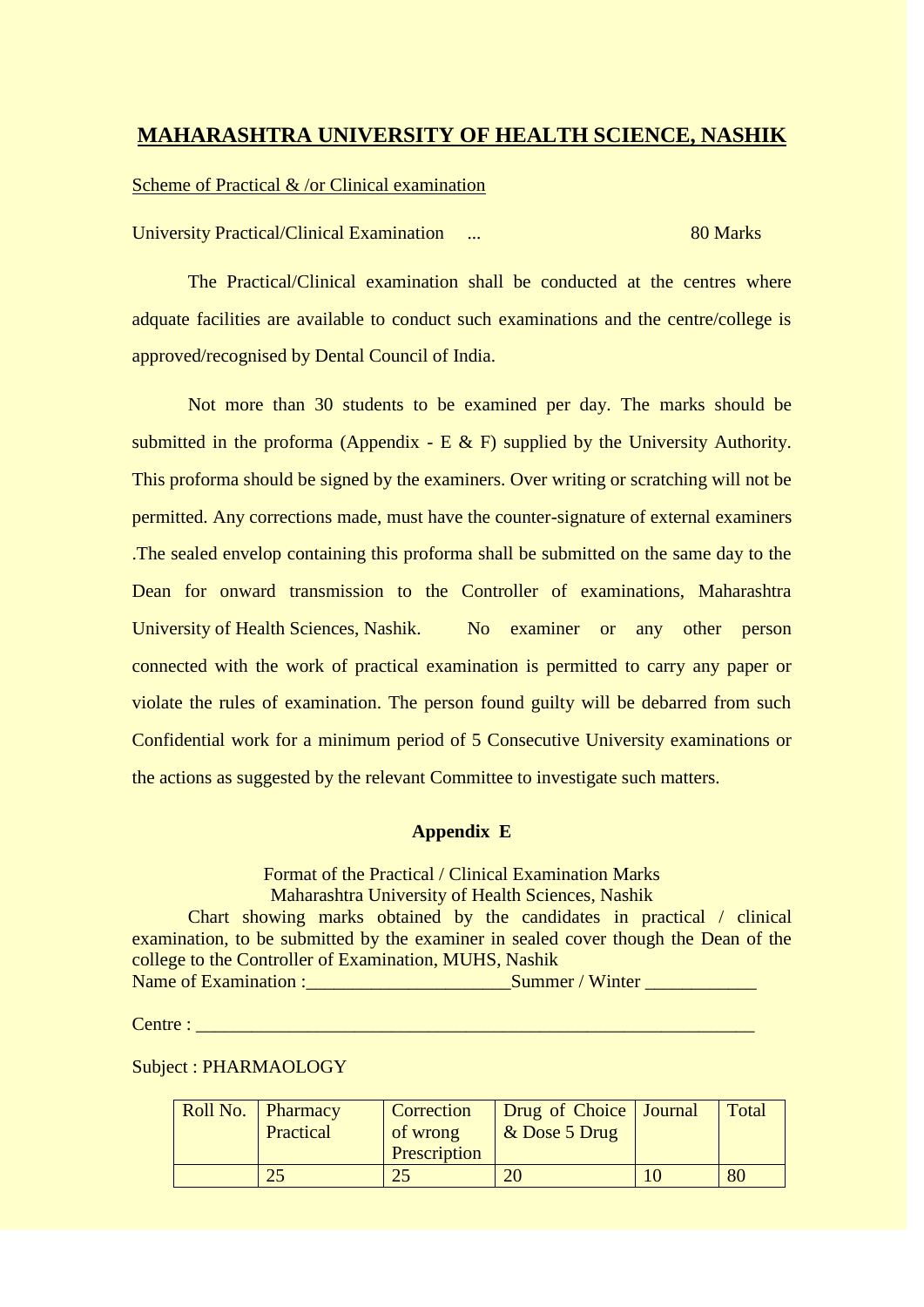## Subject : GENERAL PATHOLOGY AND MICROBIOLOGY

| Roll<br>No. |    | Clinical   Histopathology   Microbiology   Spotting<br>Pathology (2 Slices x 5 Staining |    |              | <b>Journal</b> | Total |
|-------------|----|-----------------------------------------------------------------------------------------|----|--------------|----------------|-------|
|             |    | Marks)                                                                                  |    | <b>Marks</b> |                |       |
|             | 20 | 10                                                                                      | 20 | 20           |                | 80    |

## Subject : ORAL DENTAL ANATOMY, HISTOLOGY ETC.

| No. | <b>Marks</b> | Roll   Slides (6 Spots 5   Spotting & Specimen<br>(4 Spots x 5 Marks) | <b>Carving</b><br>of tooth | <b>Journal</b> Total |    |
|-----|--------------|-----------------------------------------------------------------------|----------------------------|----------------------|----|
|     | 30           |                                                                       | 20                         | 20                   | 80 |

## Subject : PRE-CLINICAL PROSTHODONTICS PRACTICAL

| Roll                         | Teeth            | Waxing  | Abutment               | Wax     | Journal   Total |    |
|------------------------------|------------------|---------|------------------------|---------|-----------------|----|
| $\overline{\phantom{a}}$ No. | Arrangement $\&$ |         | <b>Preparation For</b> | Pattern |                 |    |
|                              |                  | Carving | Crown                  |         |                 |    |
|                              | າ ເ              |         | 20                     |         |                 | 80 |

## Subject : PRECLINICAL CONSERVATIVE DENTISTRY

| Roll | Caviti      | Lining | Filling | $\ln$ lay | <b>Wax</b> | Journal | Total |
|------|-------------|--------|---------|-----------|------------|---------|-------|
| No   | Amalgam     |        |         |           | pattern    |         |       |
|      | Preparation |        |         |           |            |         |       |
|      | 20          |        |         |           | ັ          |         | 80    |

**External Examiners :** Internal Examiners :

Name: \_\_\_\_\_\_\_\_\_\_\_\_\_\_\_\_\_\_\_\_\_\_\_\_\_ Name : \_\_\_\_\_\_\_\_\_\_\_\_\_\_\_\_\_\_\_\_\_\_\_\_

Signature: \_\_\_\_\_\_\_\_\_\_\_\_\_\_\_\_\_\_\_\_\_\_ Signature : \_\_\_\_\_\_\_\_\_\_\_\_\_\_\_\_\_\_\_\_\_\_\_

(Common to All)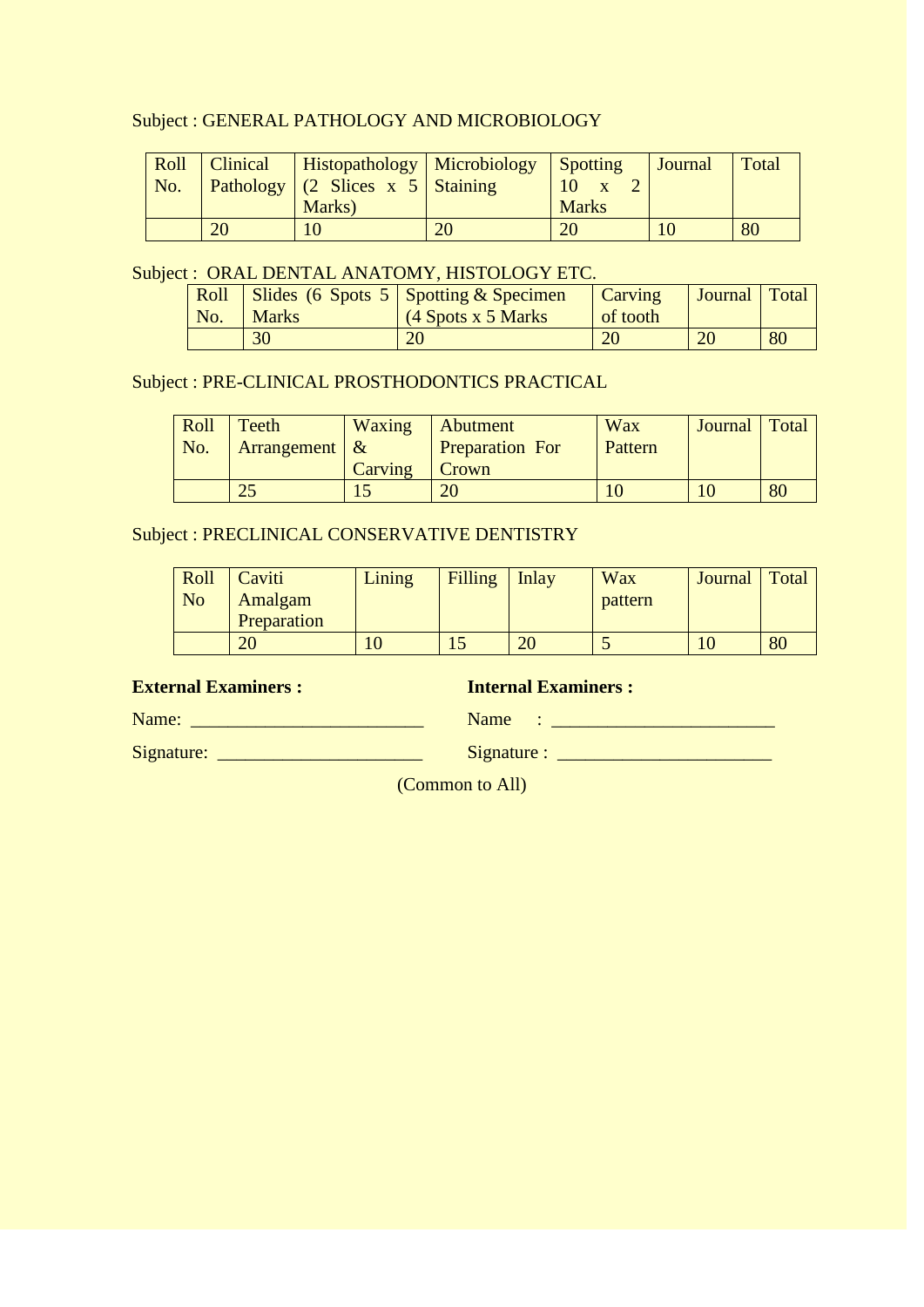#### **Appendix C**

#### **SCHEDULE FOR INTERNAL ASSESSMENI MARKS**

To assess the overall progress of the students by evaluating the professional skills he has developed and the knowledge he has got it is necessary to assess the students periodically. The marks to be allotted should be real estimate of the students achievement of skills and subject knowledge without any prejudice.

- 1) Maximum marks allotted for internal assessment for each subject head i.e. Theory and Practical / Clinical will be 20% of the total marks.
- 2) In all four college tests shall be conducted in one academic year i.e. two tests in each term. Each test will have marks as under

|                                     | $\bullet$ | <b>Theory Practical/Clinical</b> |  |  |
|-------------------------------------|-----------|----------------------------------|--|--|
| First Term - First Internal         | 5 Marks   | 5 Marks                          |  |  |
| <b>Assessment Test</b>              |           |                                  |  |  |
| <b>Second Internal</b>              | 5 Marks   | 5 Marks                          |  |  |
| <b>Assessment Test</b>              |           |                                  |  |  |
| <b>Second Term - Third Internal</b> | 5 Marks   | 5 Marks                          |  |  |
| <b>Assessment Test</b>              |           |                                  |  |  |
| <b>Fourth Internal</b>              | 5 Marks   | 5 Marks                          |  |  |
| <b>Assessment Test</b>              |           |                                  |  |  |

Total : 20 Marks 20 Marks 20 Marks

a) First Internal Assessment Test should be conducted for the syllabus completed from the start of the term till the commencement of this examination. (Unit Test) b) Second Internal Assessment Test should include entire syllabus completed in first term (Terminal Examination)

c) Third Internal Assessment Test should include the topics covered only in the second term till the commencement of this examination. (Unit Test)

d) Fourth Internal Assessment Test should include entire syllabus prescribed by the University (Preliminary Examination).

3) The pattern of Internal Assessment Examination should be as under :

Theory : Written. . 50 Marks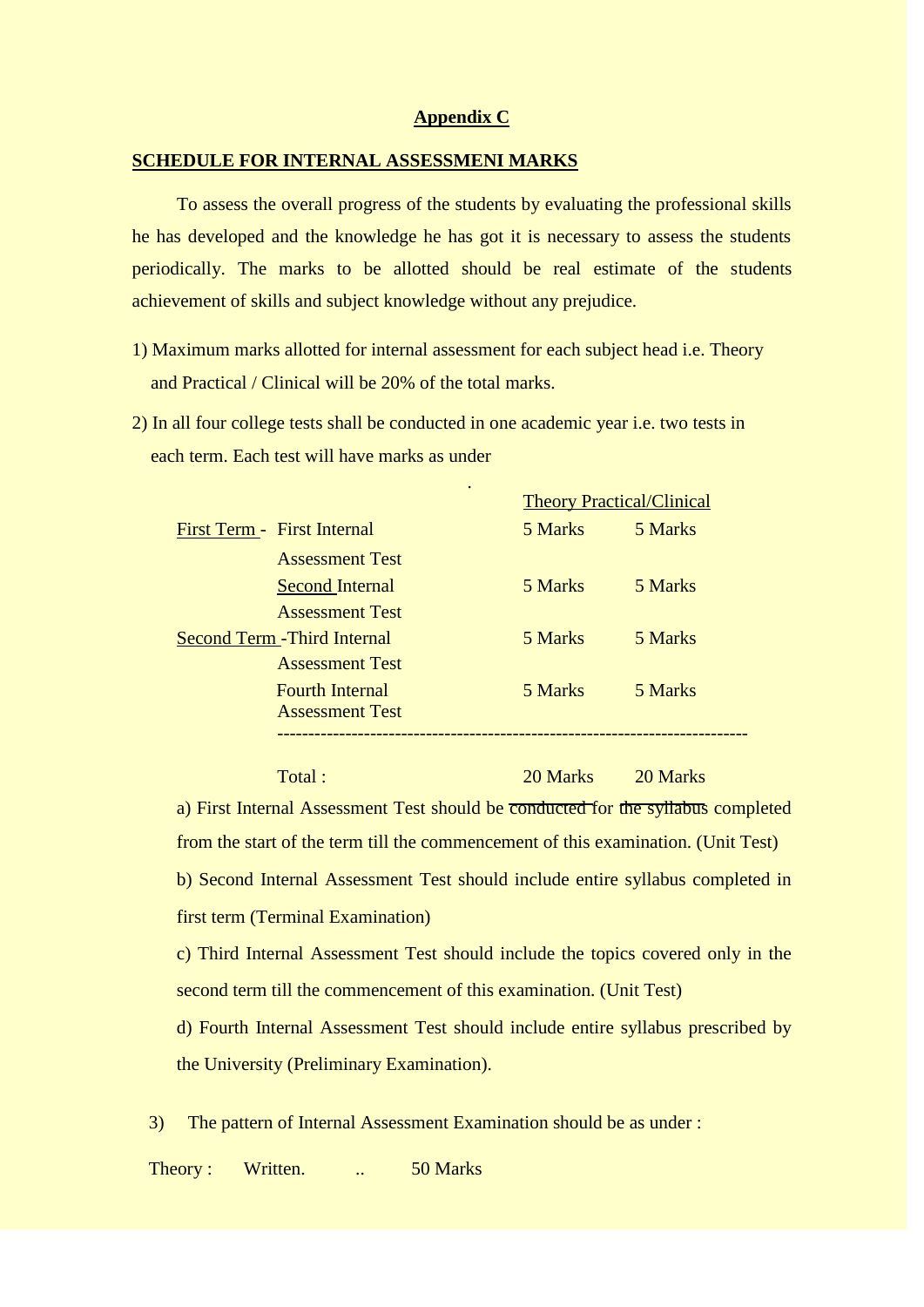Practical ... 50 Marks Including Oral

Marks obtained by the candidate out of 50 to be divided by 10 and to be entered in proforma even in fraction like 35/50 will be shown as 3.5 out of ;5 marks.

- 4) The marks obtained by the candidate even with fractions. The fraction, if any, is now to be converted into nearest high round figure when the fraction is 0.5 or more.
- 5) All the records of this examination will have to be maintained by the Heads o Departments and will have to verification.
- 6) All records of this examination shall be preserved up to the commencement of next university examination of that batch by head of Department in consoltation with the Dean.
- 7) a) The marks obtained by candidate should be submitted in controller of examination Internal Assessment Examination.

b) The marks of all four internal assessment tests shall be submitted to the controller of examination in the proforma as shown in Appendix -D, by HOD, through the Dean / Principal of the college before 20 days of the commencement of the University Theory Examination by Hand delivery or Register post.

- 8) In case the candidate fails in University Examination, he should be assessed afresh for internal assessment marks. The internal assessment marks of this examination to be submitted to University Authority
	- 9) For repeater students, only two examinations in that term will be conducted. Each test will be of 10 marks each. Thus college authority should submit marks out of 20 by applying the same schedule.
- 10) In case candidate remains absent only on valid ground where his presence elsewhere is justified or when he is unable to attend the examination on health ground and when he informed the H.OD and Dean about his inability to attend such examination before or during the examination schedule, the Dean in consultation with heads of Department of concerned subject shall conduct re-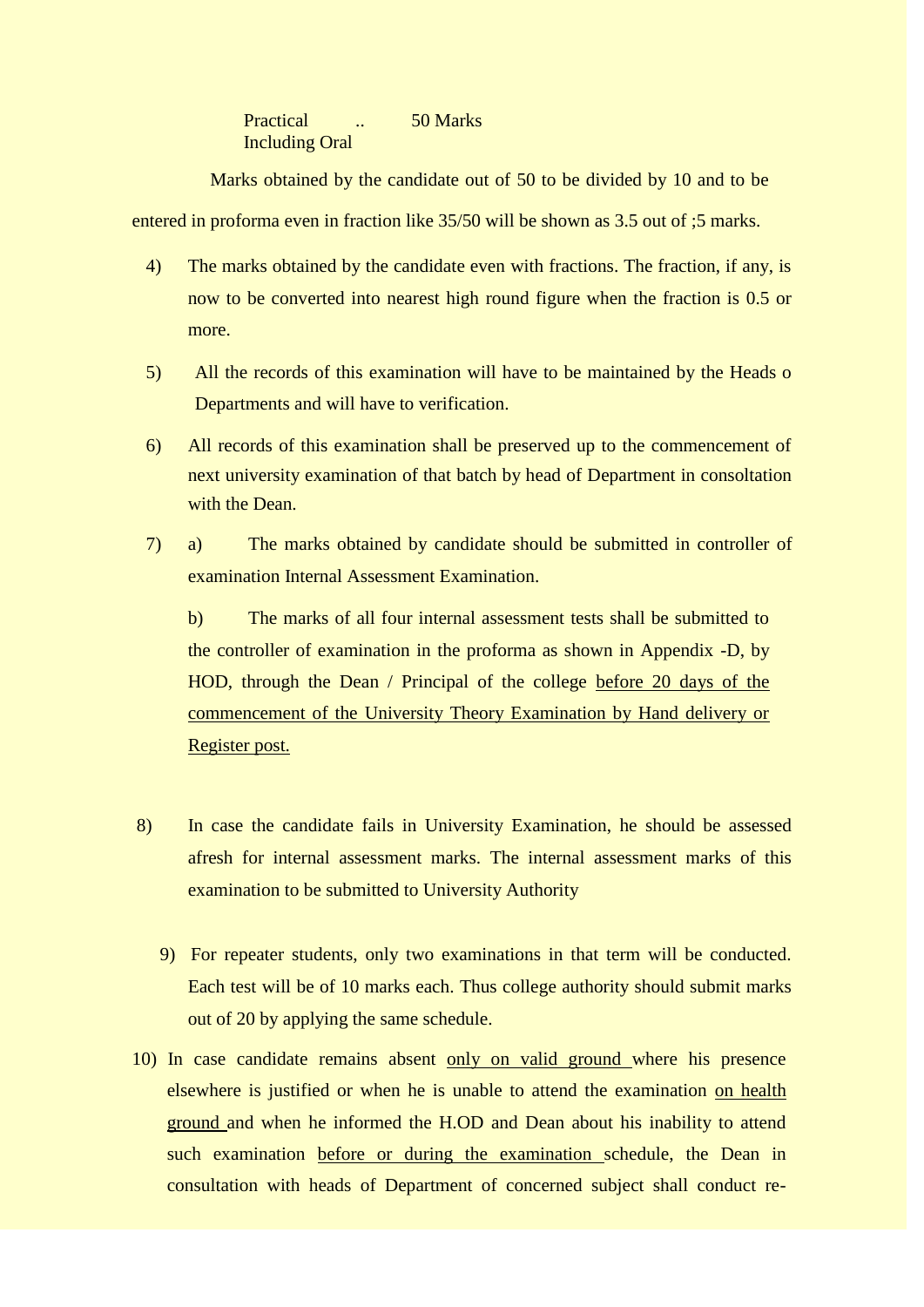examination for the student within 20 days or before commencement of next internal assessment test of University Examination.

The marks should be submitted for these students separately, if required.

- 11) The marks obtained by candidate as internal assessment will not be taken into account for passing the subject head, but will be added to the aggregate of that subject Head.
- 12) The internal assessment Tests for Preclinical Prosthodontic Practicals and

 Preclinical Conservative Dentistry Practical will be conducted as per the details mention in syllabus of these subjects under the title of examination. (Please refer Page No. 9,12)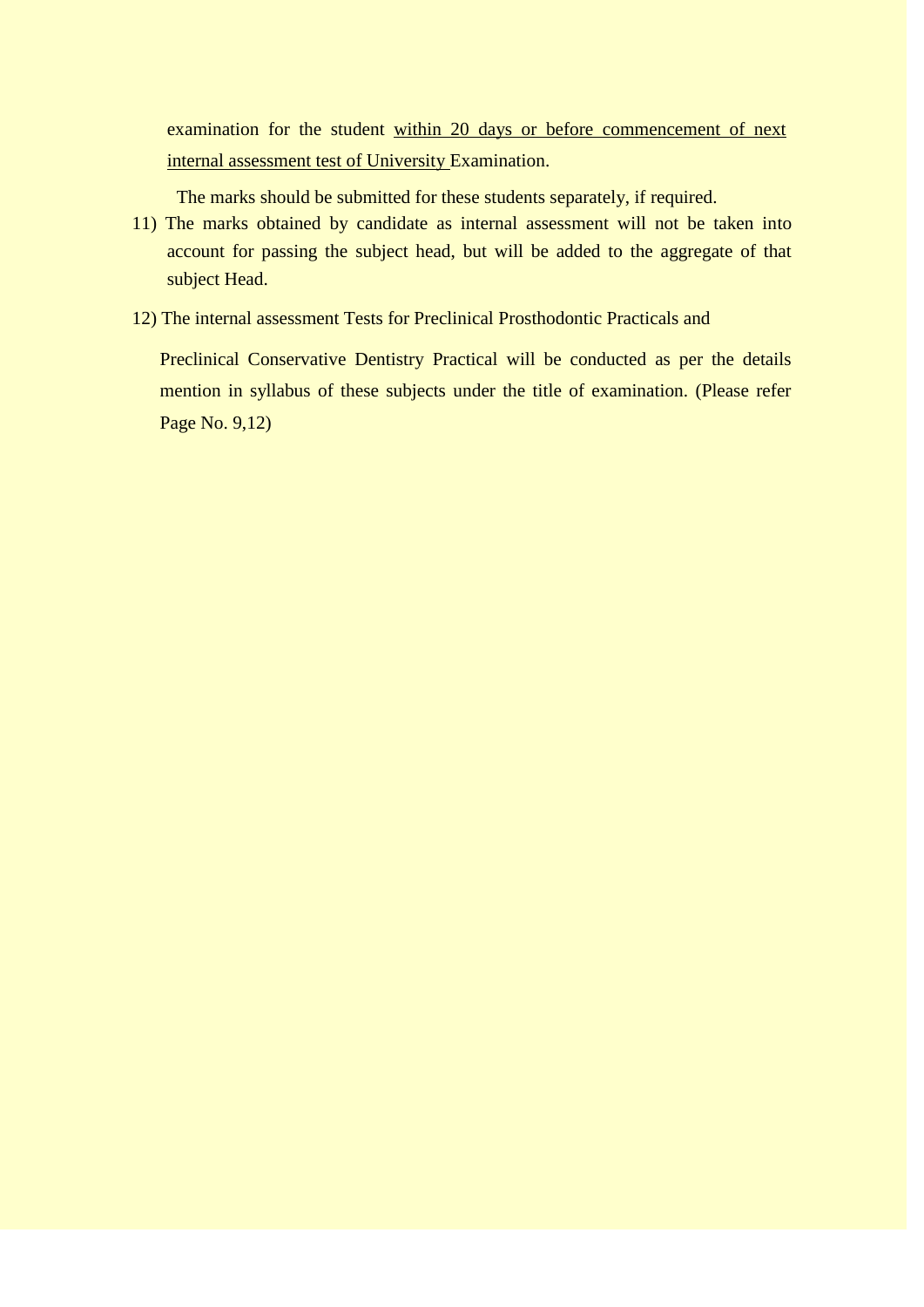## **APPENDIX - F**

## **MAHARASHTRA UNIVERSITY OF HEALTH SCIENCES,NASHIK**

## **First B.D.S. Summer / Winter 200- Examination**

(No Straching or overwriting please) correction if any to be signed by External  $\&$ Internal Examiners both.

## : ORAL EXAMINATION MARKS :

| <b>Roll No.</b> | <b>Enrollment No.</b> |            | <b>Marks alloted out of 20 (Max)</b> |
|-----------------|-----------------------|------------|--------------------------------------|
|                 |                       | in figures | in words                             |

| <b>Internal Examiners:</b> |
|----------------------------|
|                            |
|                            |
|                            |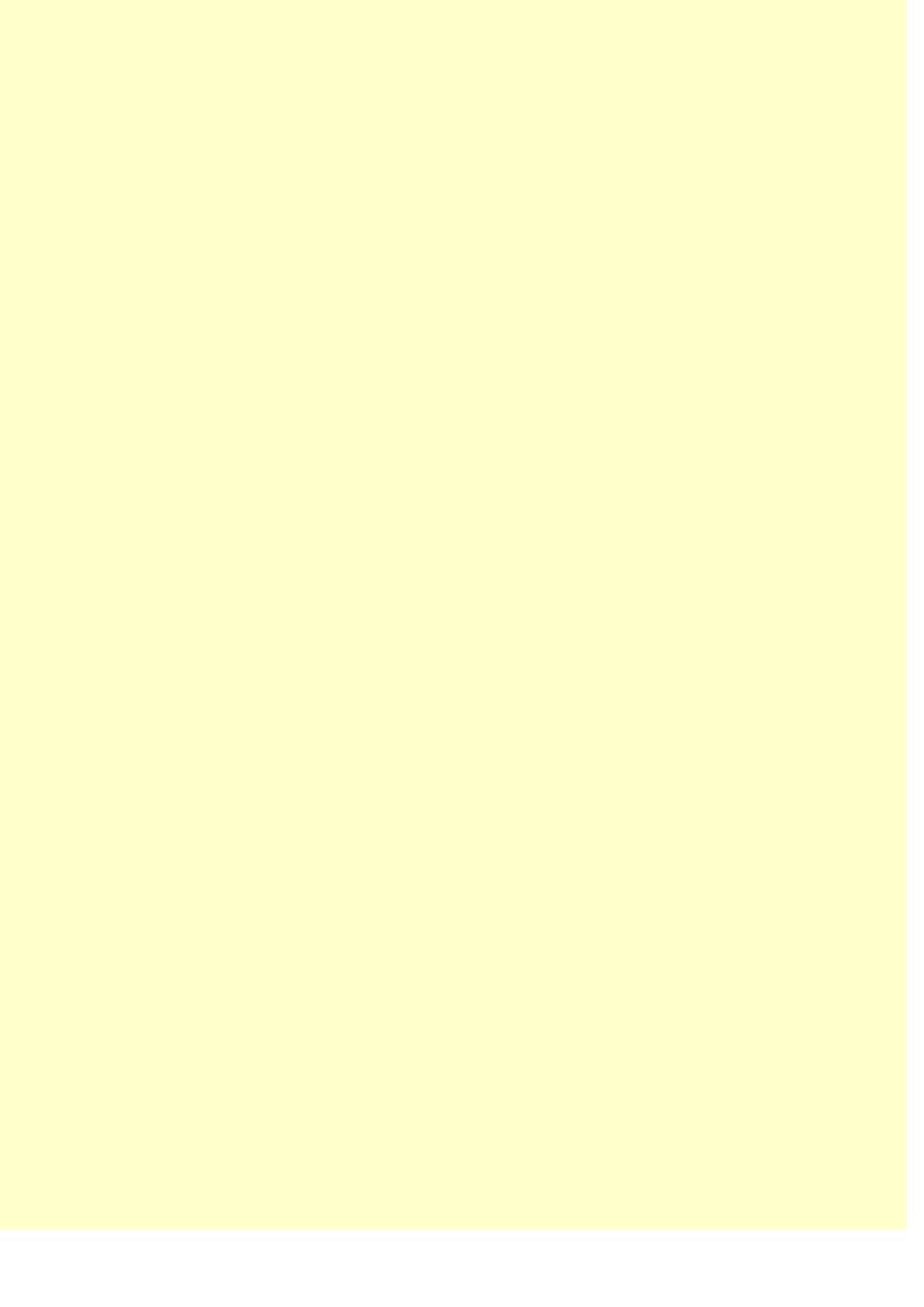### **Appendix – D**

## **MAHARASHTRA UNIVERSITY OF HEALTH SCIENCS, NASHIK**

#### **INTERNAL ASSESSMENT MARKS FOR ….B.D.S. SUMMER/WINTER EXAMINATION, YEAR**

College: \_\_\_\_\_\_\_\_\_\_\_\_\_\_\_\_\_\_\_\_\_\_\_\_\_\_\_\_\_\_\_\_\_\_\_\_\_\_\_\_\_\_\_\_

Subject: \_\_\_\_\_\_\_\_\_\_\_\_\_\_\_\_\_\_\_\_\_\_\_\_\_\_\_\_\_\_\_\_\_\_\_\_\_\_\_\_\_\_\_\_ Subhead – Theory / Practical

| Sr. | Enrollment   Roll |     | Name of        |       | <b>Internal Assessment Test</b> |                  |        | Aggregate | <b>Net total</b>      | In Words | <b>Signature</b> |
|-----|-------------------|-----|----------------|-------|---------------------------------|------------------|--------|-----------|-----------------------|----------|------------------|
| No. | No                | No. | the            | First | Second                          | Third            | Fourth | Total     | (after rounding)      | (Out of  | <b>of</b>        |
|     |                   |     | <b>Student</b> | Max 5 | Max 5                           | Max <sub>5</sub> | Max 5  | Out of 20 | the fraction, if any) | Twenty)  | <b>Student</b>   |
|     |                   |     |                |       |                                 |                  |        |           | Marks obtained out of |          |                  |
|     |                   |     |                |       |                                 |                  |        |           | 20                    |          |                  |

Certificate that the marks entered in above proforma are as obtained by the candidates. The department will produce the necessary documents for verificat University Authority if required.

Date : \_\_\_\_\_\_\_\_\_\_ \_\_\_\_\_\_\_\_\_\_\_\_\_\_\_\_\_\_\_\_\_ \_\_\_\_\_\_\_\_\_\_\_\_\_\_\_\_\_\_\_\_\_\_\_\_\_

Signature of Head of the Department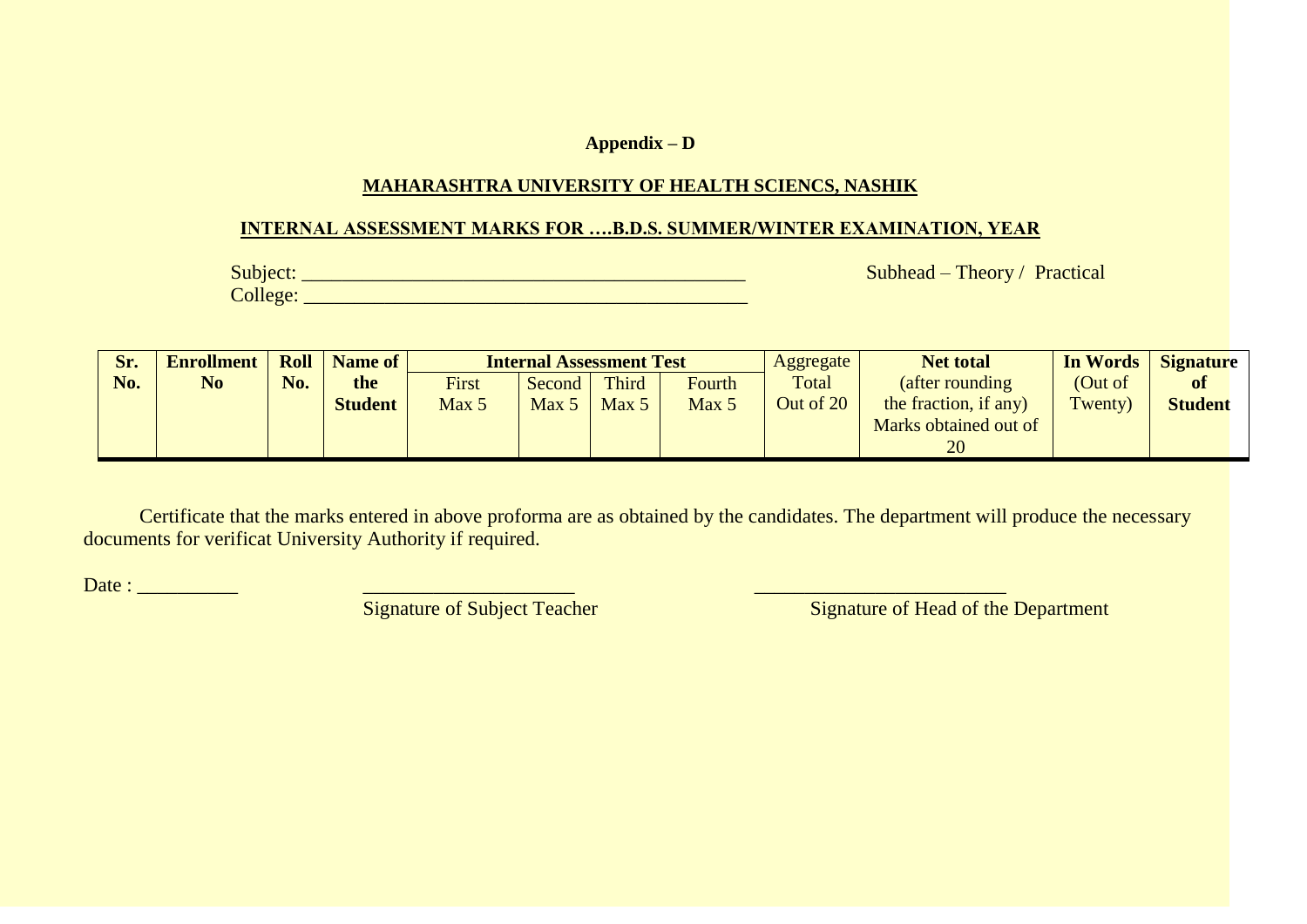## **APPENDIX B MAHARASHTRA UNIVERSITY OF HEALTH SCIENCES,NASHIK Scheme of Examination for Second B.D.S Examination**

| Sr.            | <b>Subject</b>            | <b>Subheads</b>            | <b>Maximum marks</b> | <b>Minimum marks</b> | <b>Maximum</b> | Minimum     |
|----------------|---------------------------|----------------------------|----------------------|----------------------|----------------|-------------|
| No.            |                           |                            | allotted             | required to pass     | marks          | marks       |
|                |                           |                            |                      | in each sub head     | allotted       | required    |
|                |                           |                            |                      |                      |                | for         |
|                |                           |                            |                      |                      |                | awarding    |
|                |                           |                            |                      |                      |                | distinction |
| $\mathbf{1}$   | <b>General Pathology</b>  | i) Theory (Written)        | 60                   |                      |                |             |
|                | and Microbiology          | ii) Oral                   | 20                   |                      |                |             |
|                |                           | iii) Theory $+$ Oral       | 80                   | 40                   |                |             |
|                |                           | iv) Internal Assessment    | 20                   |                      |                |             |
|                |                           | (Theory)                   |                      |                      | 200            | 150         |
|                |                           | iv) Theory + Oral +        | 100                  | 50                   |                |             |
|                |                           | <b>Internal Assessment</b> |                      |                      |                |             |
|                |                           | (Theory)                   |                      |                      |                |             |
|                |                           | i) Practical/Clinical      | 80                   | 40                   |                |             |
|                |                           | ii) IA Practical/Clinical  | 20                   |                      |                |             |
|                |                           | iii) Practical/Clinical    | 100                  | 50                   |                |             |
|                |                           | +Internal Assessment       |                      |                      |                |             |
|                |                           | (Practical/Clinical)       |                      |                      |                |             |
| $\overline{2}$ | <b>General and Dental</b> | i) Theory (Written)        | 60                   |                      |                |             |
|                | Pharmacology &            | ii) Oral                   | 20                   |                      |                |             |
|                | Therapeutics              | iii) Theory $+$ Oral       | 80                   | 40                   |                |             |
|                |                           | iv) Internal Assessment    | 20                   |                      |                |             |
|                |                           | (Theory)                   |                      |                      | 200            | 150         |
|                |                           | iv) Theory + Oral +        | 100                  | 50                   |                |             |
|                |                           | <b>Internal Assessment</b> |                      |                      |                |             |
|                |                           | (Theory)                   |                      |                      |                |             |